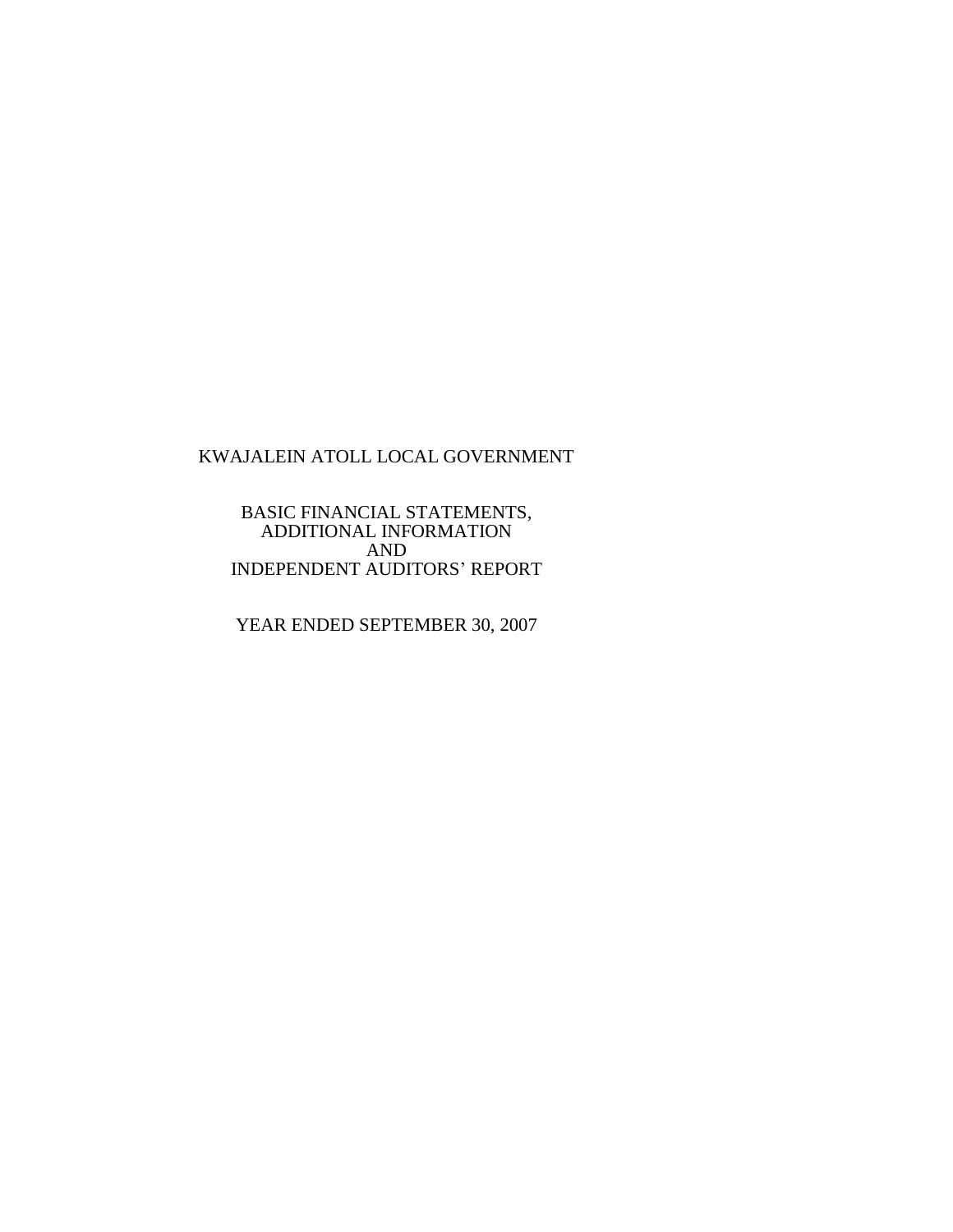# Deloitte.

Deloitte & Touche LLC P.O. Box 500308 Saipan, MP 96950-0308 USA

Tel: +1 670 322 7337/0860/0861  $Fay: +1 670 322 7340$ www.deloitte.com

## INDEPENDENT AUDITORS' REPORT

The Honorable Interim Mayor Card Subillie Kwajalein Atoll Local Government:

We were engaged to audit the accompanying financial statements of the governmental activities and the general fund of the Kwajalein Atoll Local Government (KALGOV) as of and for the year ended September 30, 2007, which collectively comprise the basic financial statements of KALGOV's primary government. These financial statements are the responsibility of the management of KALGOV.

Because of inadequacies in the accounting records, detailed records regarding receivables and liabilities of the governmental activities and the general fund, and underlying supporting documentation evidencing the validity of revenues and expenditures/expenses, have not been maintained and certain supporting data were not made available for our engagement. Therefore, we were not able to satisfy ourselves about the amount at which receivables, liabilities, revenues and expenditures/expenses are recorded for the governmental activities and the general fund as of and for the year ended September 30, 2007.

While detailed property records exist for items obtained during the year ended September 30, 2007, prior-year records and supporting data were not made available for our engagement concerning the underlying costs for capital assets recorded by the governmental activities or the bases supporting such costs. Therefore, we are not able to satisfy ourselves about the amounts at which capital assets and related accumulated depreciation are recorded for the governmental activities in the accompanying statement of net assets at September 30, 2007, and the amount of depreciation expense for the year then ended.

Because of the significance of the matters discussed in the second and third paragraphs above, the scope of our work was not sufficient to enable us to express, and we do not express, an opinion on the respective financial statements of the governmental activities and the general fund.

As discussed in note 11 to the financial statements, the beginning net assets of the governmental activities have been restated for the correction of an error.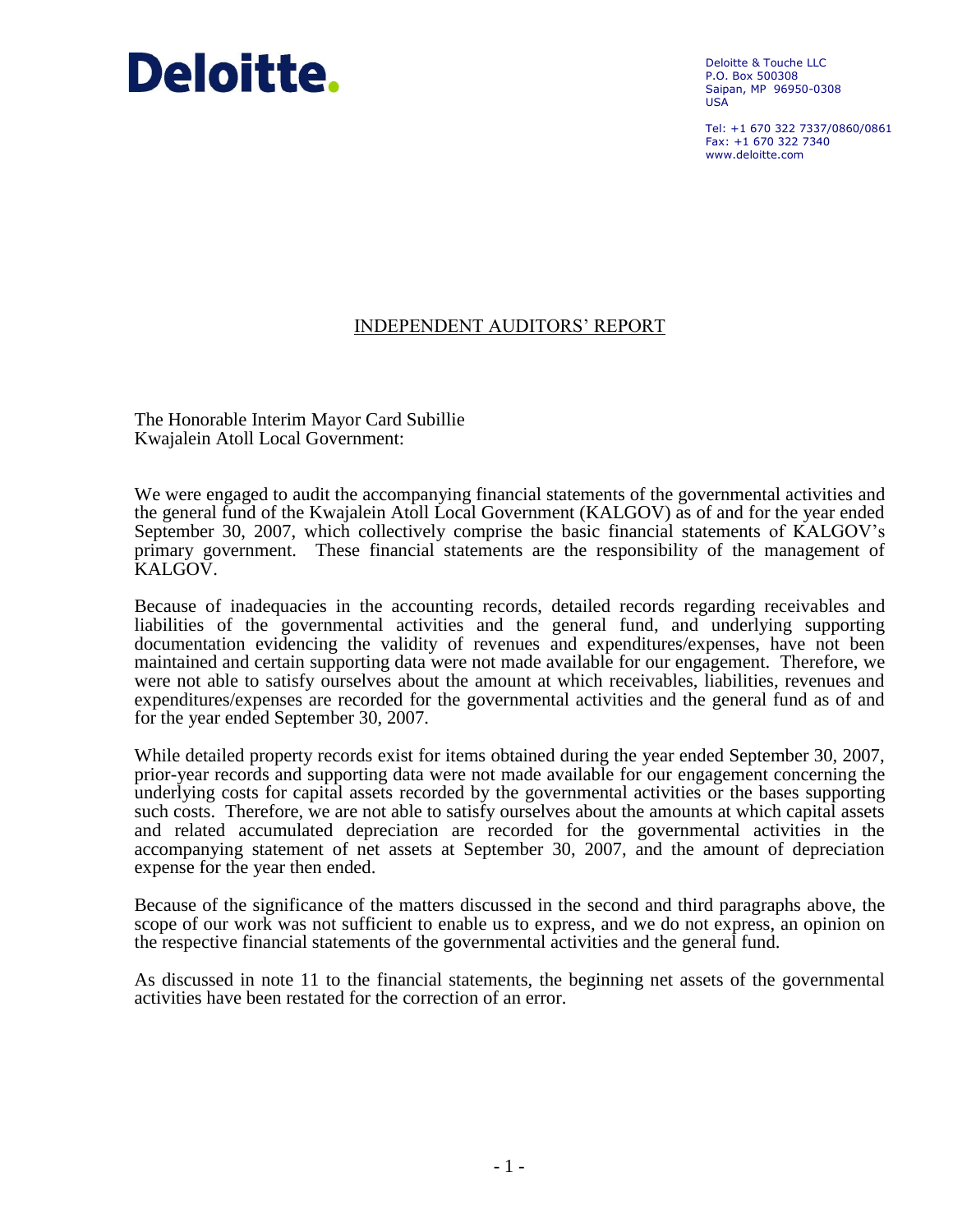The Management's Discussion and Analysis, on pages 3 through 5, as well as the Schedule of Revenues, Expenditures, and Changes in Deficit - Budget and Actual - General Fund and notes thereto, on pages 18 and 19, are not a required part of the basic financial statements but are supplementary information required by the Governmental Accounting Standards Board (GASB). This information is the responsibility of the management of  $KALGO\bar{V}$ . We have applied certain limited procedures, which consisted principally of inquiries of management regarding the methods of measurement and presentation of the required supplementary information. However, we did not audit such information and we do not express an opinion on it. As a result of these limited procedures, we believe that the Management's Discussion and Analysis is not in conformity with guidelines established by GASB because it does not discuss significant events, current year results in comparison with prior year, an analysis of the overall financial position and results of operations or a budgetary discussion.

The Other Supplementary Information, on pages 20 through 24, which is also the responsibility of the management of KALGOV, is presented for the purpose of additional analysis and is not a required part of the basic financial statements of KALGOV. Because of the significance of the matters discussed in the second paragraph above, the scope of our work was not sufficient to enable us to express, and we do not express, an opinion on the supplementary information in relation to the basic financial statements taken as a whole.

In accordance with *Government Auditing Standards,* we have also issued our report dated July 6, 2015, on our consideration of KALGOV's internal control over financial reporting and our tests of its compliance with certain provisions of laws, regulations, contracts, and grant agreements and other matters. The purpose of that report is to describe the scope of our testing of internal control over financial reporting and compliance and the results of that testing, and not to provide an opinion on internal control over financial reporting or on compliance. That report is an integral part of an audit performed in accordance with *Government Auditing Standards* and should be considered in assessing the results of our engagement to audit.

Deloitte 2 Touche 46

July 6,2015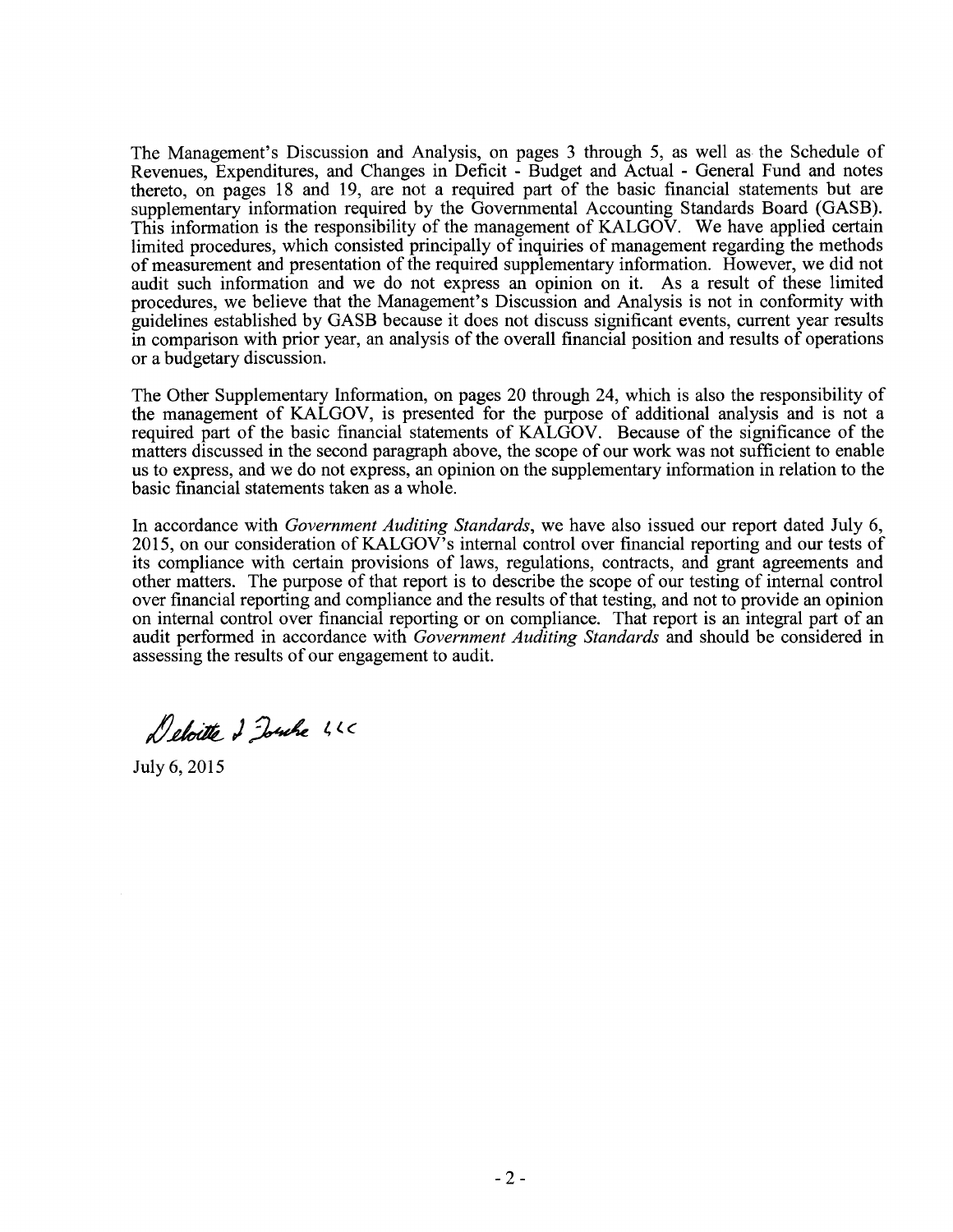

## Kwajalein Atoll Local Government

## **OFFICE OF THE MAYOR**

P.o. Box 5220 Ebeye, Marshall Islands MH 96970 Tel (692) 329-8008 • Cel (692) 235-1207 • Fax (692) 329-3711 Email: kwajgov@yahoo.com

## MANAGEMENT'S DISCUSSION AND ANALYSIS Year Ended September 30, 2007

This section presents the Management's Discussion and Analysis (MD&A) of the Kwajalein Atoll Local Government's (KALGOV) financial status and performance encompassing the fiscal year ended September 30, 2007. Please read it in conjunction with KALGOV's financial statements, which follows this section. Fiscal year 2006 comparative information has been included where appropriate for comparative purposes. The accounting firm of Deloitte & Touche was engaged to audit KALGOV's financial statements in accordance with *Government Auditing Standards.* 

## Introductory Section

KALGOV was established pursuant to Public Law 1981-2, The Local Government Act of the Republic of the Marshall Islands and operates under the Constitution of The Kwajalein Atoll Local Government.

## Overview of the Financial Statements

KALGOV's financial transactions and subsequent statements are prepared in accordance with accounting principles generally accepted in the United States of America and standards mandated by the Governmental Accounting Standards Board, as applicable to governmental entities.

'KALGOV operates on an accrual basis wherein revenues are recognized when earned, not when received and expenses are recorded when incurred, not when paid. Grants and similar items are recognized as revenues as soon as all eligibility requirements imposed by the provider have been met. Capital assets are recorded at historical cost or estimated historical cost and are depreciated using the straight-line method. Contributed capital assets are recorded at estimated fair market value at the date of donation. Further information is provided in the footnotes of the accompanying financial statements.

The financial statements of this report consist of the MD&A, the basic financial statements, and notes to the financial statements. The basic financial statements consist of the Governmental Funds Balance Sheet/Statement of Net Assets and the Statement of Governmental Fund Revenues, Expenditures and Changes in Fund Balance/Statement of Activities.

KALGOV uses one governmental fund to report on its financial position and results of operations. KALGOV presents a balance sheet and a statement of revenues, expenditures and changes in fund balances for its governmental fund.

The Statement of Net Assets and the Statement of Activities report information on all nonfiduciary activities of KALGOV.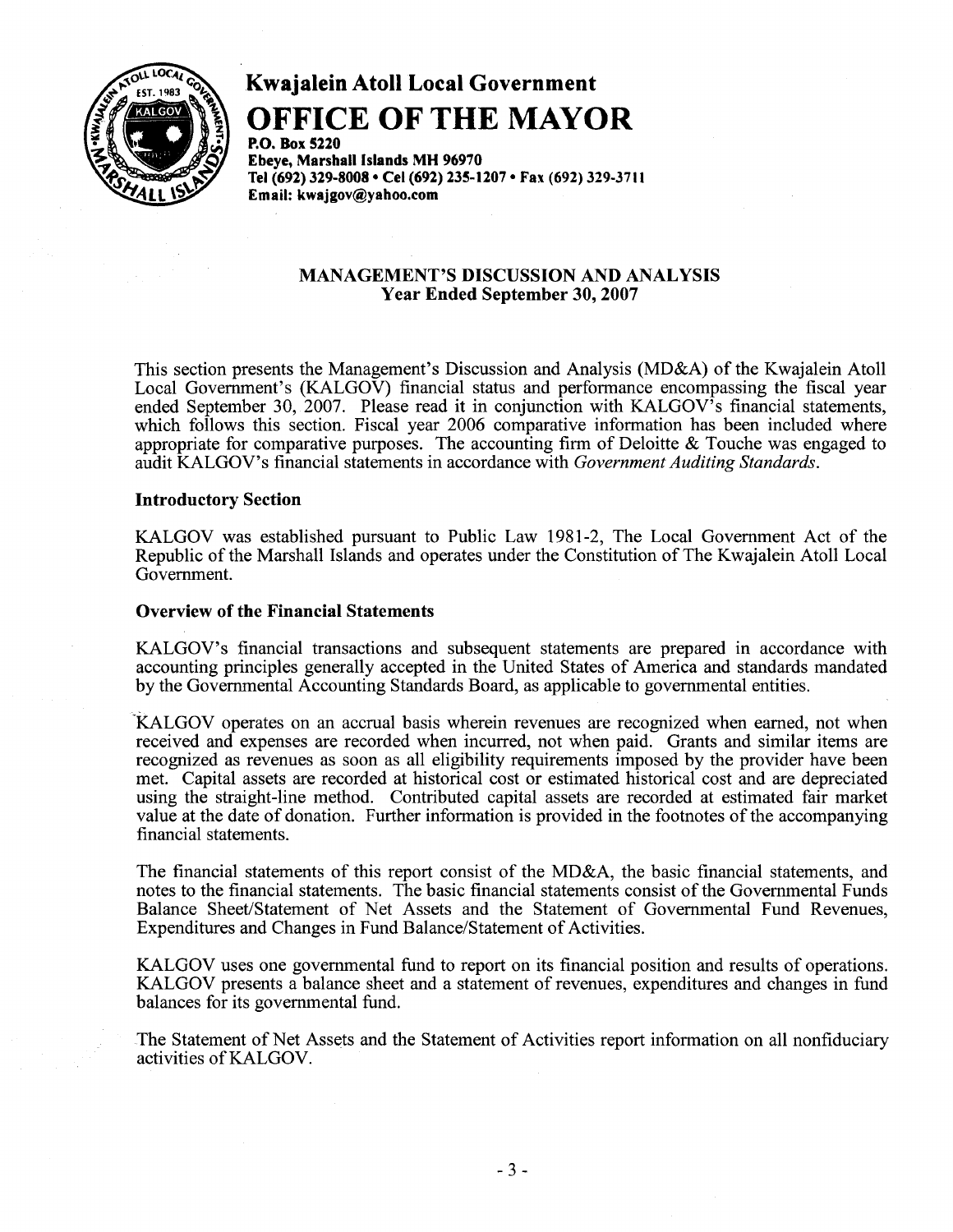A condensed Governmental Funds Balance Sheet/Statement of Net Assets as of September 30, 2007 follows with comparative information as of September 30, 2006:

|                                                           |              | 2007                       |                 | 2006                       |
|-----------------------------------------------------------|--------------|----------------------------|-----------------|----------------------------|
|                                                           | General Fund | Statement of<br>Net Assets | General Fund    | Statement of<br>Net Assets |
| Current and other assets<br>Capital assets                | \$<br>32,276 | \$<br>32,276<br>27,986     | \$<br>56,887    | \$<br>56,887<br>51,011     |
| Total assets                                              | 32,276<br>S. | \$<br>60,262               | 56,887<br>S     | $$ -107,898$               |
| Long-term liabilities<br>Other liabilities                | \$<br>69,060 | \$<br>269,657<br>8,345,847 | \$<br>3,667,883 | \$<br>153,318<br>3,667,883 |
| Total liabilities                                         | 69,060       | 8,615,504                  | 3,667,883       | 3,821,201                  |
| Fund deficit:<br>Unreserved                               | (36, 784)    |                            | (3,610,996)     |                            |
| Total liabilities and fund deficit                        | \$<br>32,276 |                            | \$<br>56,887    |                            |
| Net assets:<br>Invested in capital assets<br>Unrestricted |              | 27,986<br>(8,583,228)      |                 | 51.011<br>(3,764,314)      |
| Total net assets                                          |              | \$ (8,555,242)             |                 | \$ (3,713,303)             |

A condensed Statement of Governmental Fund Revenues, Expenditures and Changes in Fund Balance/Statement of Activities for the year ended September 30, 2007 follows with comparative information for the year ended September 30, 2006:

#### **Statements of Governmental Fund Revenues, Expenditures and Changes in Fund Balance/ Statements of Activities**

|                                               |                | 2007                              | 2006           |                                   |
|-----------------------------------------------|----------------|-----------------------------------|----------------|-----------------------------------|
|                                               | General Fund   | Statement of<br><b>Net Assets</b> | General Fund   | Statement of<br><b>Net Assets</b> |
| Revenues:                                     |                |                                   |                |                                   |
| <b>Taxes</b>                                  | 996,996        | \$<br>996,996                     | \$<br>986,222  | \$<br>986,222                     |
| Grants and contributions                      | 22,059         | 22,059                            | 277,005        | 277,005                           |
| Other                                         | 136,235        | 136,235                           | 116,731        | 116,731                           |
| Total revenues                                | 1,155,290      | 1,155,290                         | 1,379,958      | 1,379,958                         |
| Expenditures:                                 |                |                                   |                |                                   |
| General government                            | 411.043        | 430.294                           | 562.011        | 546.516                           |
| Public safety                                 | 382,129        | 388,381                           | 404.964        | 401,818                           |
| Public works                                  | 489.683        | 491,548                           | 725,755        | 730,114                           |
| Culture and recreation                        | 46,077         | 48.437                            | 43,594         | 44,065                            |
| Penalties and interest                        |                | 2,223,709                         |                |                                   |
| Contributions to component unit               | 53,331         | 53,331                            |                |                                   |
| Community development                         |                |                                   | 2.500          | 2,500                             |
| Total expenditures/expenses                   | 1,382,263      | 3,635,700                         | 1,738,824      | 1.725.013                         |
| Deficiency of revenues under expenditures     | (226, 973)     |                                   | (358, 866)     |                                   |
| Extraordinary item:                           |                |                                   |                |                                   |
| RMI and MISSA obligations under MOU           | 3,801,185      |                                   |                |                                   |
| Change in net assets                          |                | (2,480,410)                       |                | (345,055)                         |
| Fund deficit/net assets:                      |                |                                   |                |                                   |
| Beginning of the year, as previously reported | (3,610,996)    | (3,713,303)                       | (3,252,130)    | (3,368,248)                       |
| Prior-period adjustment                       |                | (2,361,529)                       |                |                                   |
| Beginning of year, as restated                | (3,610,996)    | (6,074,832)                       | (3,252,130)    | (3,368,248)                       |
| End of year                                   | S<br>(36, 784) | \$ (8,555,242)                    | \$ (3,610,996) | \$ (3,713,303)                    |
|                                               |                |                                   |                |                                   |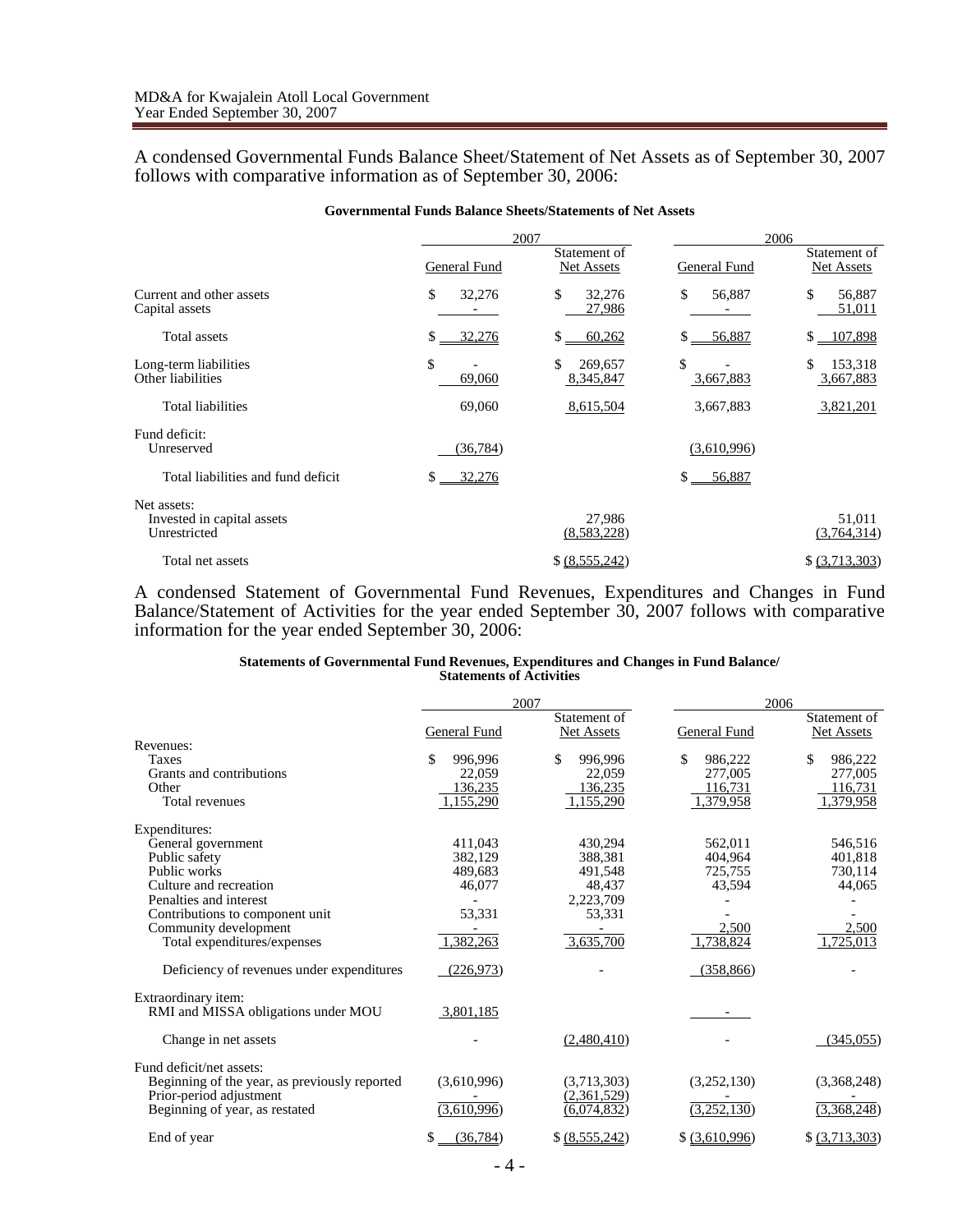## **Budget**

The Constitution of KALGOV provides for the Executive Committee to introduce to the Kwajalein Atoll Local Council (the Council) at least one set of budget estimates of revenues and expenditures and at least one appropriation ordinance for each fiscal year. In addition, actual revenues were less than final estimates by \$1,461,331 or 56%, while actual expenditures were less than final estimates by \$1,234,358 or 47%.

## **Capital Assets**

At September 30, 2007, KALGOV had \$27,986 invested in capital assets, net of depreciation where applicable, including equipment, furniture and fixtures and transportation equipment. See note 3 to the financial statements for more information on KALGOV's capital assets.

## **Economic Outlook**

The economic outlook of KALGOV will improve as revenue amounts go up.

## **Contacting KALGOV's Financial Management**

This financial report is designed to provide a general overview of KALGOV's finances and to demonstrate KALGOV's accountability for the money it receives. If you have questions about this report, or need additional information, please contact the Kwajalein Atoll Local Government, P.O. Box 5220, Ebeye, Marshall Islands MH 96970, or e-mail [kwajgov@yahoo.com](mailto:kwajgov@yahoo.com) or call (692) 329-8008.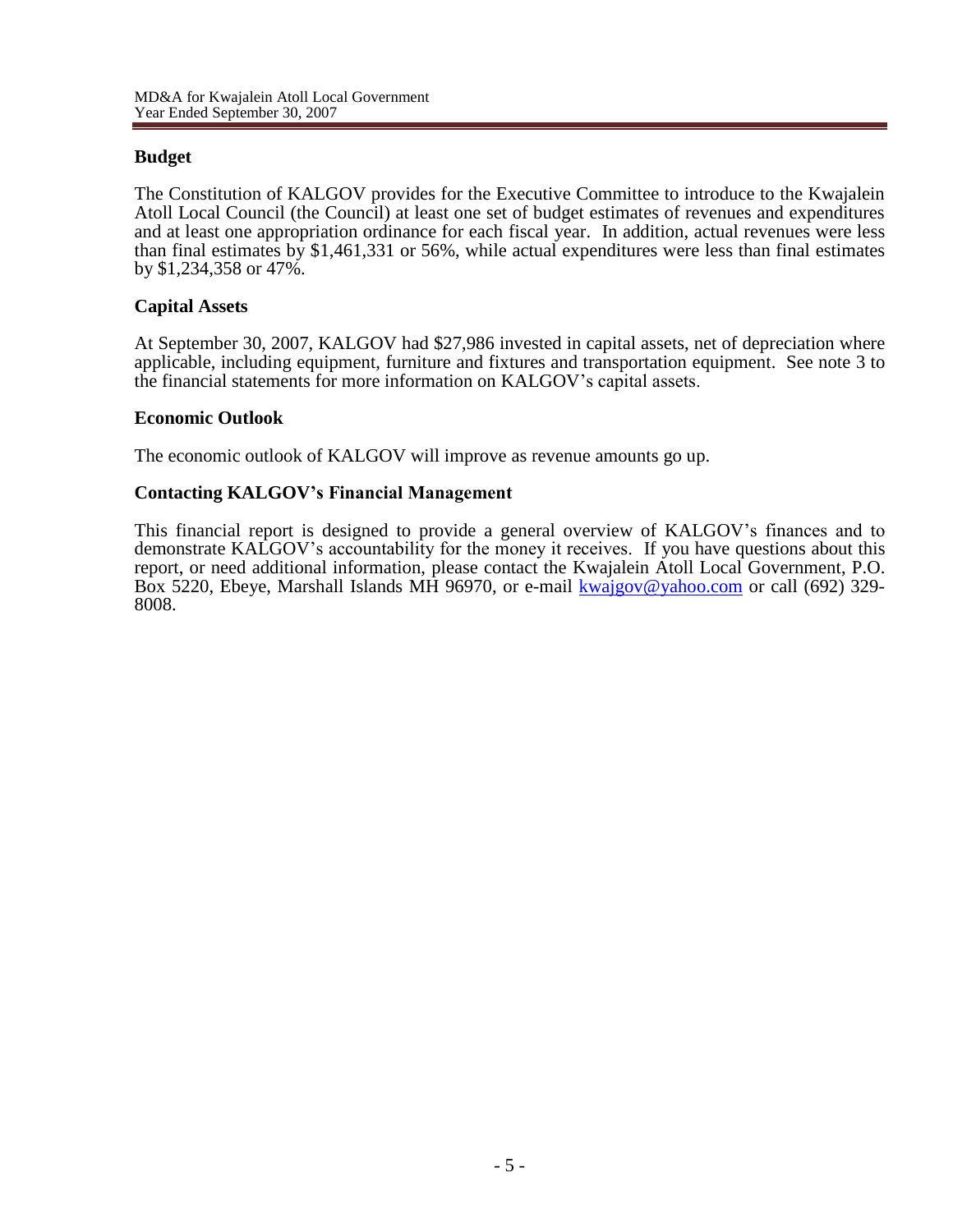## Governmental Funds Balance Sheet/Statement of Net Assets September 30, 2007

|                                                                                                                                                                            |               | General<br>Fund  | Adjustments<br>(Note 2)           | Statement of<br>Net Assets                            |
|----------------------------------------------------------------------------------------------------------------------------------------------------------------------------|---------------|------------------|-----------------------------------|-------------------------------------------------------|
| <b>ASSETS</b>                                                                                                                                                              |               |                  |                                   |                                                       |
| Cash and cash equivalents<br>Other receivables, net<br>Capital assets, net of accumulated depreciation                                                                     | $\mathcal{S}$ | 16,671<br>15,605 | $\mathcal{S}$<br>27,986           | $\mathbb{S}$<br>16,671<br>15,605<br>27,986            |
| <b>Total assets</b>                                                                                                                                                        | \$            | 32,276           | 27,986                            | 60,262                                                |
| <b>LIABILITIES</b>                                                                                                                                                         |               |                  |                                   |                                                       |
| Accounts payable<br>Other liabilities and accruals<br>Withholding taxes payable<br>Social security taxes payable<br>Long-term liabilities:<br>Compensated absences payable | \$            | 29,471<br>39,589 | 2,740,509<br>5,536,278<br>269,657 | 29,471<br>39,589<br>2,740,509<br>5,536,278<br>269,657 |
| <b>Total liabilities</b>                                                                                                                                                   |               | 69,060           | 8,546,444                         | 8,615,504                                             |
| Contingencies                                                                                                                                                              |               |                  |                                   |                                                       |
| <b>FUND DEFICIT/NET ASSETS</b>                                                                                                                                             |               |                  |                                   |                                                       |
| Fund deficit:<br>Unreserved                                                                                                                                                |               | (36, 784)        | 36,784                            |                                                       |
| Total fund deficit                                                                                                                                                         |               | (36, 784)        | 36,784                            |                                                       |
| Total liabilities and fund deficit                                                                                                                                         | \$            | 32,276           |                                   |                                                       |
| Net assets:<br>Invested in capital assets<br>Unrestricted                                                                                                                  |               |                  | 27,986<br>(8,583,228)             | 27,986<br>(8,583,228)                                 |
| Total net assets                                                                                                                                                           |               |                  | (8,555,242)                       | (8,555,242)<br>\$                                     |

See accompanying notes to financial statements.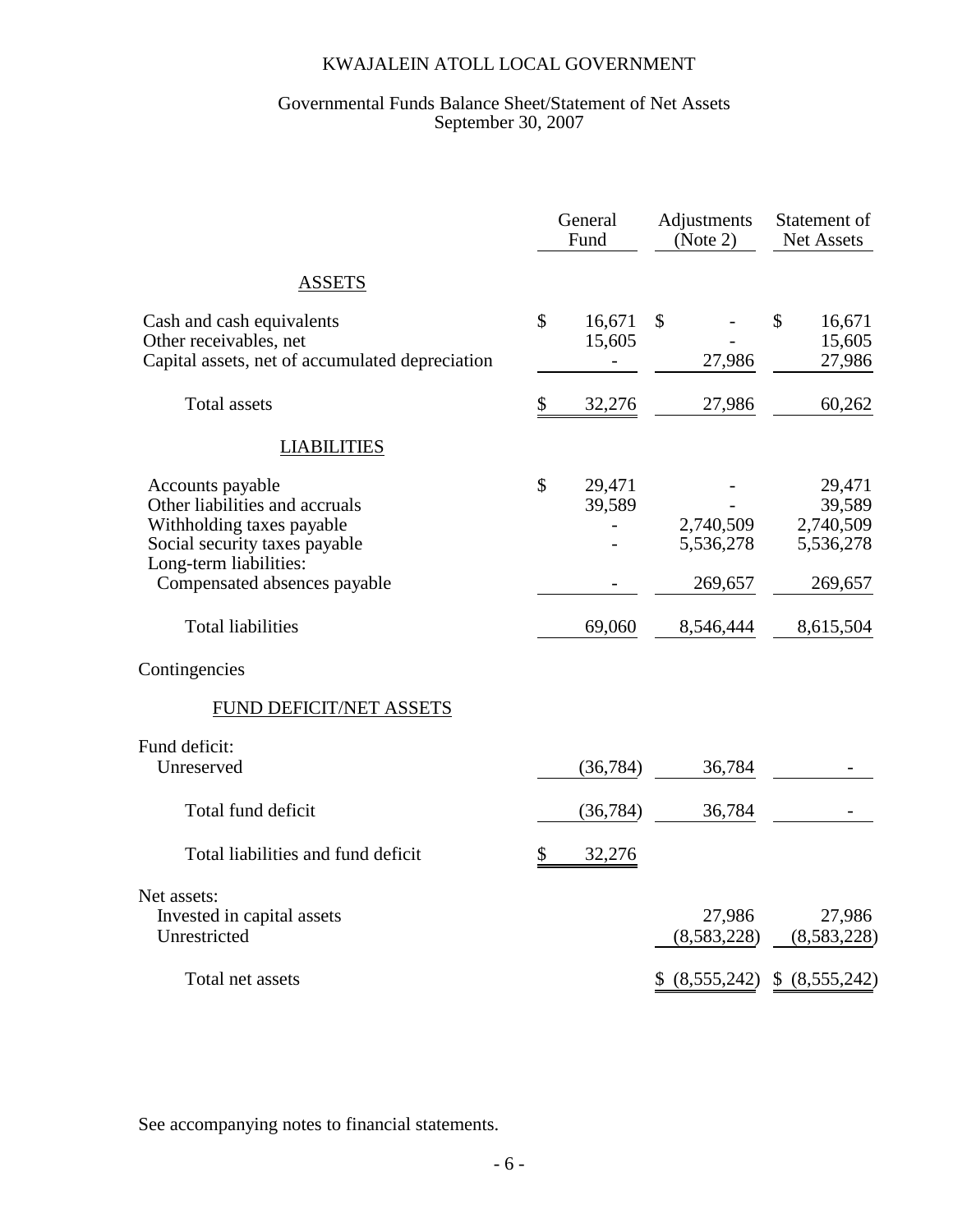## Statement of Governmental Fund Revenues, Expenditures and Changes in Fund Deficit/Statement of Activities Year Ended September 30, 2007

|                                                            | General<br>Fund |             | Adjustments<br>(Note 2) |             | Statement of<br>Activities |                |
|------------------------------------------------------------|-----------------|-------------|-------------------------|-------------|----------------------------|----------------|
| Revenues:                                                  |                 |             |                         |             |                            |                |
| Taxes:                                                     |                 |             |                         |             |                            |                |
| Property<br>Excise                                         | \$              | 633,874     | \$                      |             | \$                         | 633,874        |
| Grants and contributions:                                  |                 | 363,122     |                         |             |                            | 363,122        |
| Operating                                                  |                 | 22,059      |                         |             |                            | 22,059         |
| Fees and other                                             |                 | 90,757      |                         |             |                            | 90,757         |
| Other                                                      |                 | 45,478      |                         |             |                            | 45,478         |
|                                                            |                 |             |                         |             |                            |                |
| Total revenues                                             |                 | 1,155,290   |                         |             |                            | 1,155,290      |
| Expenditures/expenses:                                     |                 |             |                         |             |                            |                |
| General government                                         |                 | 411,043     |                         | 19,251      |                            | 430,294        |
| Public works                                               |                 | 489,683     |                         | 1,865       |                            | 491,548        |
| Public safety                                              |                 | 382,129     |                         | 6,252       |                            | 388,381        |
| Culture and recreation                                     |                 | 46,077      |                         | 2,360       |                            | 48,437         |
| Contributions to component unit                            |                 | 53,331      |                         |             |                            | 53,331         |
| RMI penalties and interest                                 |                 |             |                         | 50,762      |                            | 50,762         |
| MISSA penalties and interest                               |                 |             |                         | 2,172,947   |                            | 2,172,947      |
| Total expenditures/expenses                                |                 | 1,382,263   |                         | 2,253,437   |                            | 3,635,700      |
| Deficiency of revenues under expenditures                  |                 | (226, 973)  |                         | 226,973     |                            |                |
| Extraordinary item:<br>RMI and MISSA obligations under MOU |                 | 3,801,185   |                         |             |                            |                |
| Changes in net assets                                      |                 |             |                         | (2,480,410) |                            | (2,480,410)    |
| Fund deficit/net assets:                                   |                 |             |                         |             |                            |                |
| Beginning of the year, as previously reported              |                 | (3,610,996) |                         |             |                            | (3,713,303)    |
| Prior-period adjustment                                    |                 |             |                         |             |                            | (2,361,529)    |
| Beginning of the year, as restated                         |                 | (3,610,996) |                         |             |                            | (6,074,832)    |
| End of the year                                            | \$              | (36, 784)   | \$                      |             |                            | \$ (8,555,242) |

See accompanying notes to financial statements.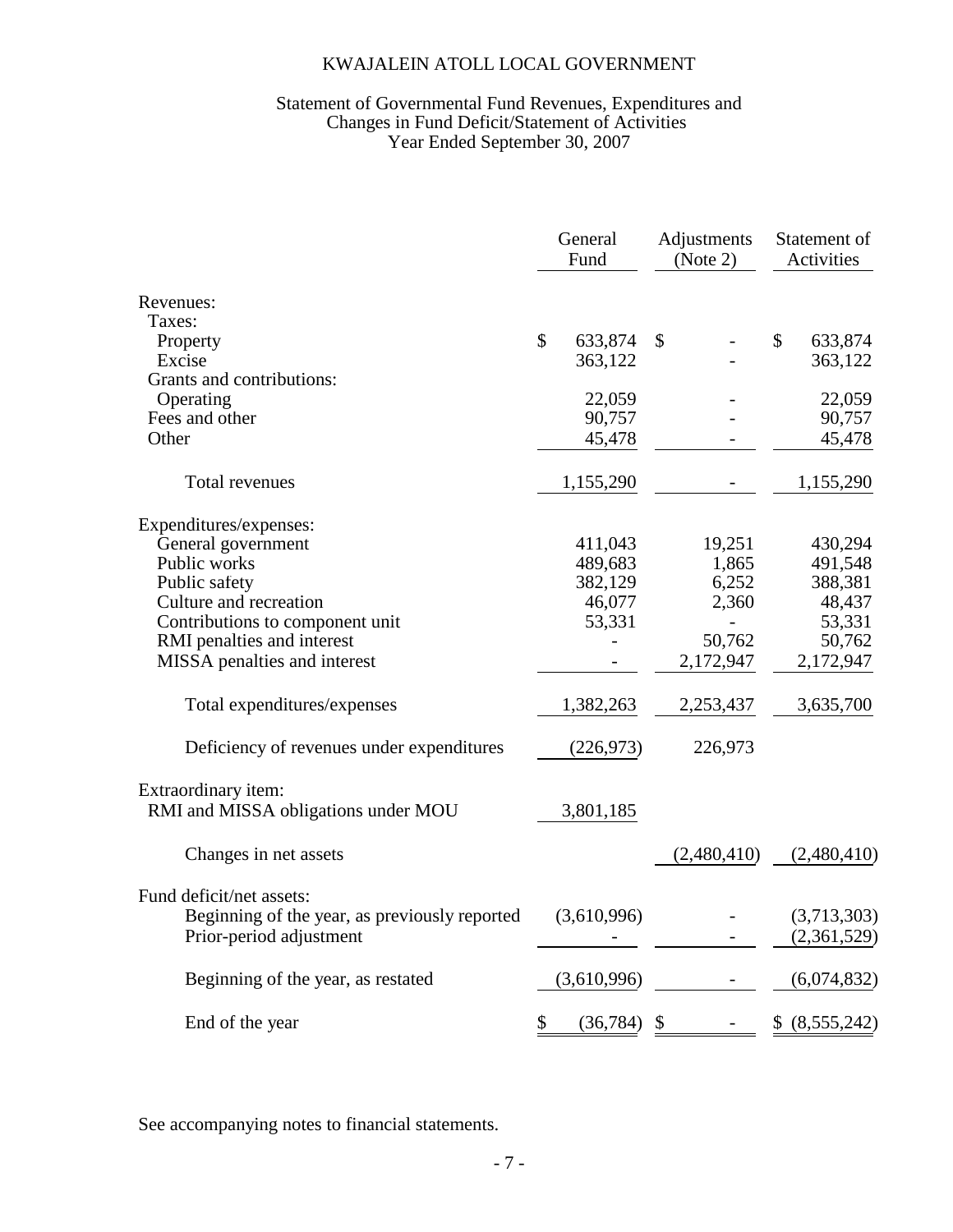Notes to Financial Statements September 30, 2007

## (1) Reporting Entity

The Kwajalein Atoll Local Government (KALGOV) was established pursuant to Public Law 1981-2, The Local Government Act of the Republic of the Marshall Islands and operates under the Constitution of the Kwajalein Atoll Local Government.

### (2) Summary of Significant Accounting Policies

The accompanying basic financial statements of KALGOV have been prepared in accordance with accounting principles generally accepted in the United States of America (GAAP). The Governmental Accounting Standards Board (GASB) is the recognized standard-setting body for establishing governmental accounting and financial reporting principles. The more significant of KALGOV's accounting policies are described below.

## Government-Wide Financial Statements

The Statement of Net Assets and the Statement of Activities report information on all nonfiduciary activities of KALGOV.

Primary government activities are defined as either governmental or business-type activities. Governmental activities, which normally are supported by taxes, intergovernmental revenues and other non-exchange revenues, are reported separately from business-type activities, which rely to a significant extent on fees charged to external parties for goods or services.

The Statement of Net Assets presents KALGOV's nonfiduciary assets and liabilities, with the difference reported as net assets. Net assets are reported in three categories:

- Invested in capital assets consists of capital assets, net of accumulated depreciation plus construction or improvement of those assets.
- Restricted net assets result when constraints placed on net asset use are either externally imposed by creditors, grantors, contributors, and the like, or imposed by law through enabling legislation. KALGOV has no restricted net assets at September 30, 2007.
- Unrestricted net assets consist of net assets, which do not meet the definition of the two preceding categories. Unrestricted net assets often are designated (for example, internally restricted), to indicate that management does not consider them to be available for general operations. They often have resources that are imposed by management, but can be removed or modified.

The degrees to which direct expenses of given functions or segments are offset by program revenues are described as follows:

| <b>Functions/Programs</b>      | <b>Expenses</b> | Charges for<br>Services | Operating<br>Grants and<br>Contributions | Capital<br>Grants and<br>Contributions | Net Expenses<br>Primary<br>Government |
|--------------------------------|-----------------|-------------------------|------------------------------------------|----------------------------------------|---------------------------------------|
| Governmental activities:       |                 |                         |                                          |                                        |                                       |
| General government             | 430.294         | 76.324                  | 22,059<br>\$                             | \$                                     | (331, 911)                            |
| Public safety                  | 388,381         |                         |                                          |                                        | (388, 381)                            |
| Public works                   | 491,548         | 14,433                  |                                          |                                        | (477, 115)                            |
| Community development          | 48.437          | -                       |                                          |                                        | (48, 437)                             |
| Contribution to component unit | 53,331          |                         |                                          |                                        | (53, 331)                             |
| RMI penalties and interest     | 50.762          | -                       |                                          |                                        | (50, 762)                             |
| MISSA penalties and interest   | 2,172,947       |                         |                                          |                                        | (2,172,947)                           |
|                                | \$3,635,700     | 90,757<br>- 8           | 22,059                                   |                                        | \$ (3,522,884)                        |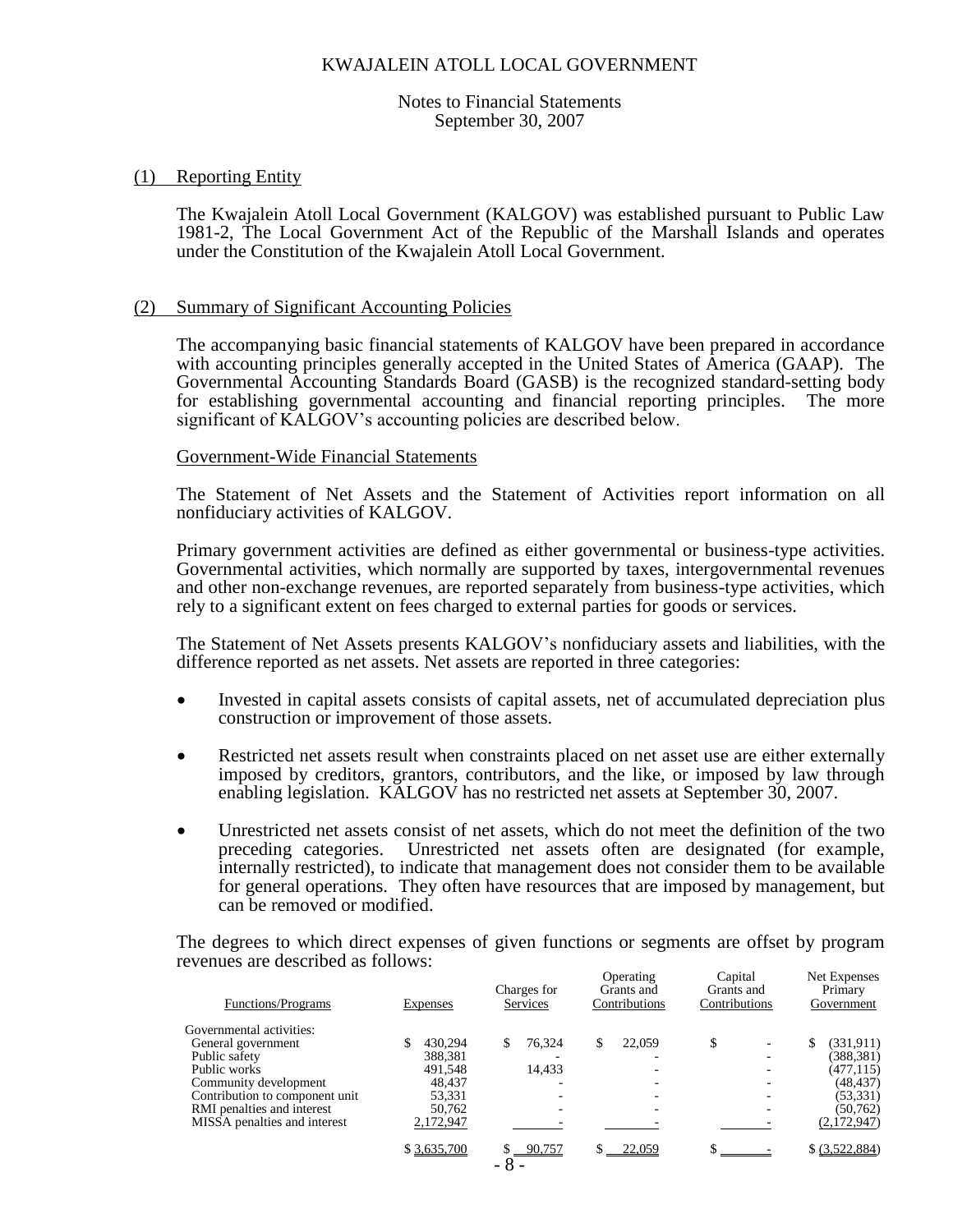#### Notes to Financial Statements September 30, 2007

## (2) Summary of Significant Accounting Policies, Continued

## Government-Wide Financial Statements, Continued

Direct expenses are those that are clearly identifiable within a specific function. Program revenues include charges to customers or applicants who purchase, use, or directly benefit from goods, services, or privileges that are restricted to meeting the operational or capital requirements of a particular function. Taxes and other items do not meet the definition of program revenues.

#### Fund Financial Statements

KALGOV uses one governmental fund to report on its financial position and results of operations. The operations of this fund are accounted for with a set of self-balancing accounts that comprise its assets, liabilities, fund equity, revenues and expenditures.

Separate financial statements are provided for governmental funds. KALGOV presents a balance sheet and a statement of revenues, expenditures and changes in fund deficit for its governmental fund. The ending fund deficit on the balance sheet is then reconciled to the ending governmental activities net assets.

Adjustments required to reconcile total governmental fund deficit to net assets of governmental activities in the Statement of Net Assets are as follows:

| Total fund deficit - governmental funds                                                             |                                          | \$<br>(36, 784) |
|-----------------------------------------------------------------------------------------------------|------------------------------------------|-----------------|
| Add:<br>Capital assets<br>Accumulated depreciation                                                  | 156,409<br>(128, 423)                    | 27,986          |
| Less:<br>Compensated absences payable<br>Social security taxes payable<br>Withholding taxes payable | (269, 657)<br>(5,536,278)<br>(2,740,509) | (8,546,444)     |
| Total net assets - governmental activities                                                          |                                          | \$ (8,555,242)  |

Adjustments required to reconcile net change in total governmental fund deficit to change in net assets of governmental activities in the Statement of Activities are as follows:

| Net change in fund deficit - governmental funds | $\frac{1}{2}(226,973)$ |
|-------------------------------------------------|------------------------|
|-------------------------------------------------|------------------------|

Capital outlays are reported as expenditures in governmental funds. However, in the statement of activities, the cost of capital assets is allocated over their estimated useful lives as depreciation expense. For the current year, these amounts consist of:

| Capital outlays      | 3,143     |
|----------------------|-----------|
| Depreciation expense | (26, 168) |
|                      | (23,025)  |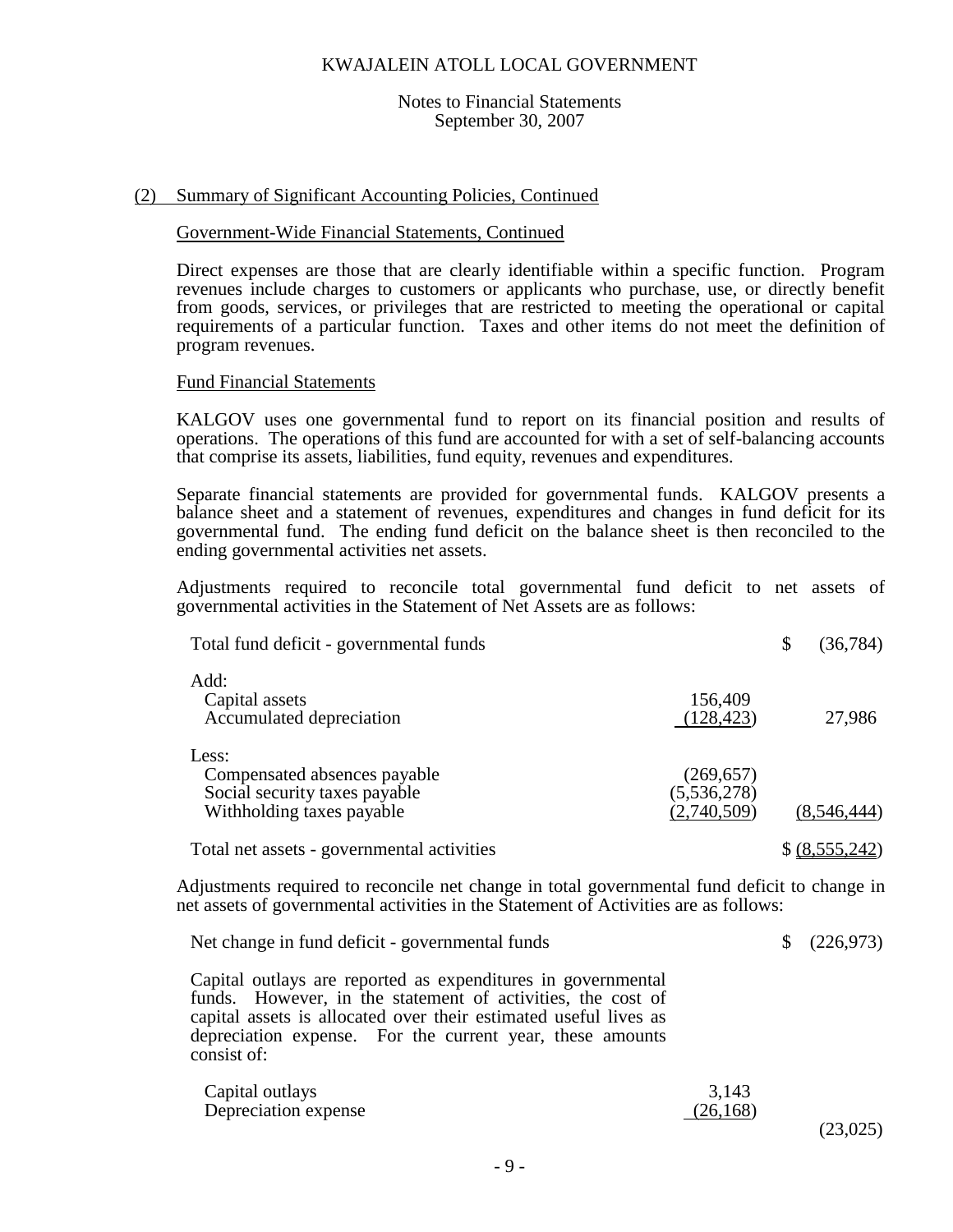#### Notes to Financial Statements September 30, 2007

## (2) Summary of Significant Accounting Policies, Continued

#### Fund Financial Statements, Continued

Some expenses reported in the statement of activities do not require the use of current financial resources and therefore are not reported as expenditures in governmental funds. For the current year, these activities consist of:

| Increase in RMI penalties and interest<br>Increase in MISSA penalties and interest | (50, 762)<br>(2,172,947) |                |
|------------------------------------------------------------------------------------|--------------------------|----------------|
| Increase in compensated absences payable                                           | (6.703)                  | (2,230,412)    |
| Change in net assets - governmental activities                                     |                          | \$ (2,480,410) |

## Measurement Focus and Basis of Accounting

The government-wide financial statements are reported using the economic resources measurement focus and the full accrual basis of accounting. Revenues are recorded when earned and expenses are recorded when a liability is incurred, regardless of the timing of cash flows. Grants and similar items are recognized as revenues as soon as all eligibility requirements imposed by the provider have been met.

Governmental fund financial statements account for the general governmental activities of KALGOV and are reported using the current financial resources measurement focus and the modified accrual basis of accounting. Revenues are recognized as they become susceptible to accrual; generally when they are both measurable and available. Revenues are considered to be available when they are collectible within the current period or soon enough thereafter to pay liabilities of the current period. For this purpose, KALGOV considers revenues to be available if they are collected within 60 days of the end of the current fiscal period.

Amounts reported as program revenue include 1) charges to customers or applicants for goods, services, or privileges provided, 2) operating grants and contributions, and 3) capital grants and contributions. Internally dedicated resources are reported as general revenues rather than as program revenues. General revenue is derived from taxation and other items that are not allocated to specific programs.

Unrestricted contributions and grants are recorded as revenue in the statement of revenues, expenditures, and changes in fund deficit when received (in the case of contributions) or when approved by the grantor agency (in the case of grants).

#### Cash and Cash Equivalents

Custodial credit risk is the risk that in the event of a bank failure, KALGOV's deposits may not be returned to it. Such deposits are not covered by depository insurance and are either uncollateralized or collateralized with securities held by the pledging financial institution or held by the pledging financial institution but not in the depositor-government's name. KALGOV does not have a deposit policy for custodial credit risk.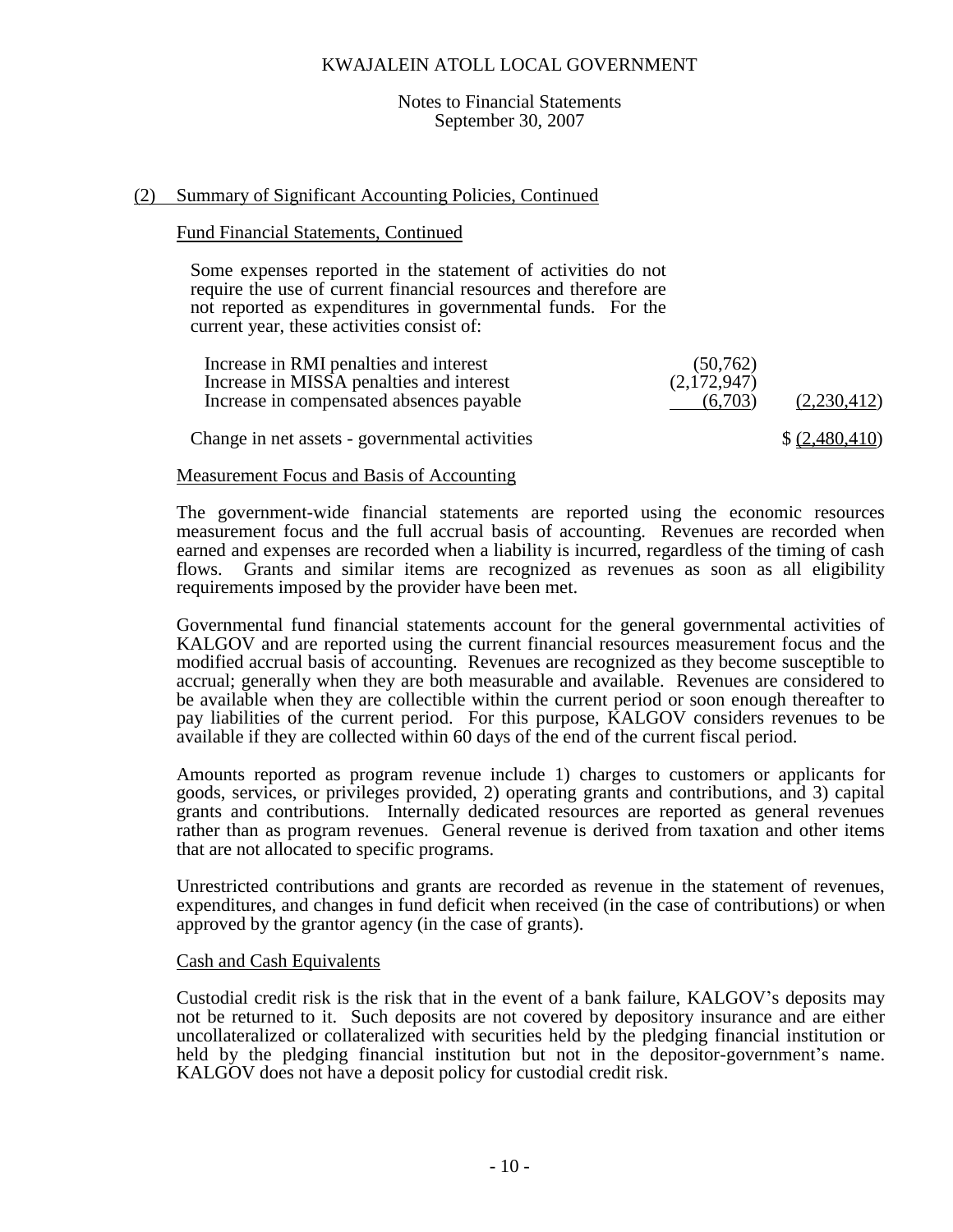#### Notes to Financial Statements September 30, 2007

## (2) Summary of Significant Accounting Policies, Continued

## Cash and Cash Equivalents, Continued

For purposes of the balance sheet/statement of net assets, cash and cash equivalents is defined as cash on hand, and cash held in demand accounts. As of September 30, 2007, the carrying amount of the primary government's total cash and cash equivalents was \$16,671 and the corresponding bank balance was \$23,544. Of the bank balance amount, \$51 is maintained in a financial institution subject to Federal Deposit Insurance Corporation (FDIC) insurance. KALGOV does not require collateralization of its cash deposits; therefore, deposit levels in excess of FDIC insurance coverage are uncollateralized. Accordingly, these deposits are exposed to custodial credit risk.

## Receivables

In general, tax revenue is recognized on the government-wide financial statements, when assessed or levied and on the governmental fund financial statements to the extent that it is both measurable and available. Receivables are primarily due from businesses and individuals residing on islands within the Kwajalein Atoll. The allowance for doubtful accounts is stated at an amount that management believes will be adequate to absorb possible losses on accounts receivable that may become uncollectible based on evaluations of the collectability of these accounts and prior collection experience. The allowance is established through an allowance for doubtful accounts charged to bad debts expense. KALGOV believes the allowance amounting to \$68,099 at September 30, 2007, is adequate to absorb currently estimated bad debts in the account balance.

## Capital Assets

Capital assets, which consist of equipment, are reported in the government-wide financial statements. Such assets, whether purchased or constructed, are recorded at historical cost or estimated historical cost. Contributed capital assets are recorded at estimated fair market value at the date of donation.

Title to the land on which KALGOV's facilities are located is held in the name of the landowner. Fair market rental value related to this property has not been assessed or recorded.

Title to the building where the Mayor's Office, the Department of Administration, the Department of Revenue and Finance and the Legal Administration are located has not been perfected in the name of KALGOV and is still held in the name of the Kwajalein Atoll Development Authority. Fair market rental value related to the building has not been assessed or recorded.

KALGOV has not developed a capitalization policy. The costs of normal maintenance and repairs that do not add to the value of assets or materially extend assets lives are not capitalized. Capital assets are depreciated using the straight-line method. When capital assets are disposed, the cost and applicable accumulated depreciation are removed from the respective accounts, and the resulting gain or loss is recorded in the statement of activities.

KALGOV has not accounted for its general fixed assets acquired before FY 2004. Management has taken the position that general fixed assets acquired before FY 2004 have a net book value of zero.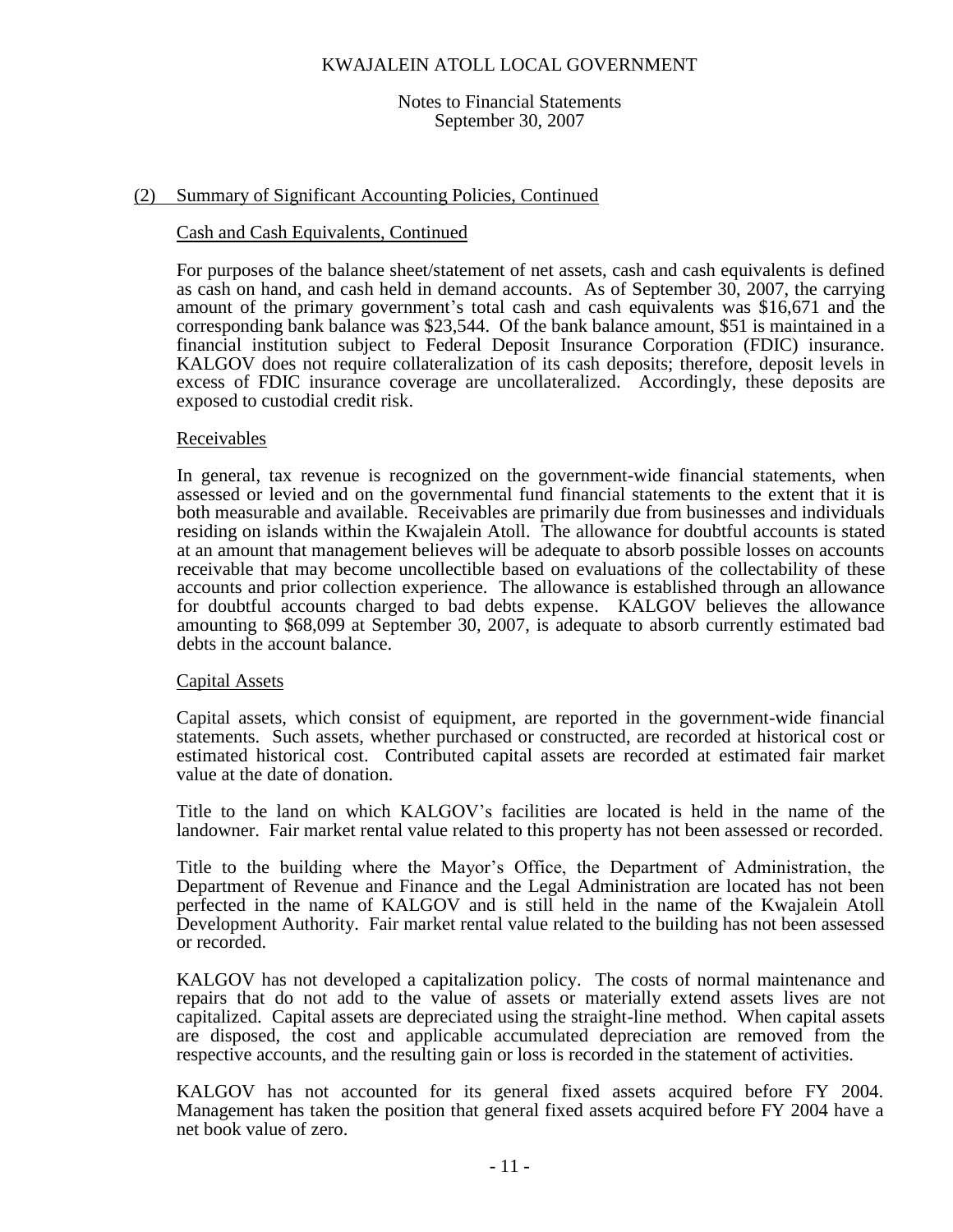## Notes to Financial Statements September 30, 2007

## (2) Summary of Significant Accounting Policies, Continued

## Compensated Absences

It is KALGOV's policy to permit employees to accumulate earned but unused vacation and sick pay benefits. All vacation leave benefits and a portion of sick leave benefits is accrued when incurred in the government-wide financial statements. A liability for these amounts is reported in governmental funds only if they have matured, for example, as a result of employee resignations and retirements.

Per Rule XVIII of KALGOV's personnel policy, employee vacation rates are credited at either 104, 156 or 208 hours per year, depending upon their length of service.

- 1. One-half day (4 hours) for each full bi-weekly pay period in the case of employees with less than three (3) years of service.
- 2. Three-fourths day (6) hours for each full bi-weekly pay period in the case of employees with more than three (3) years of service but less than five (5) years of service.
- 3. One (1) day (8 hours) for each full bi-weekly pay period in the case of employees with more than five (5) years of service.

The policy further sets maximum accumulation of such vacation credits at 240 hours. Thereafter, any excess shall be forfeited unless taken before the end of the calendar year in which such excess was accumulated. Upon termination, unused vacation leave will be paid to the employee.

The policy allows employees to receive a lump sum payment of one-half of their accumulated sick leave benefits upon retirement. KALGOV has accrued an estimated liability of  $$160,021$ at September 30, 2007, for potential future sick leave payments as a result of this policy. However, this amount is an estimate and actual payout may be materially different than estimated.

## **Estimates**

The preparation of financial statements in conformity with GAAP requires management to make estimates and assumptions that affect the reported amounts of assets and liabilities and disclosure of contingent assets and liabilities at the date of financial statements and the reported amounts of revenues and expenditures/expenses during the reporting period. Actual results may differ from those estimates.

## New Accounting Standards

During fiscal year 2007, KALGOV implemented GASB Statement No. 44, *Economic Condition Reporting: The Statistical Section, an amendment to NCGA Statement 1*. GASB Statement No. 44 improves the understandability and usefulness of statistical section information and adds information from the new financial reporting model for state and local governments required by GASB Statement No. 34. The implementation of this pronouncement did not have a material impact on the accompanying 2007 financial statements.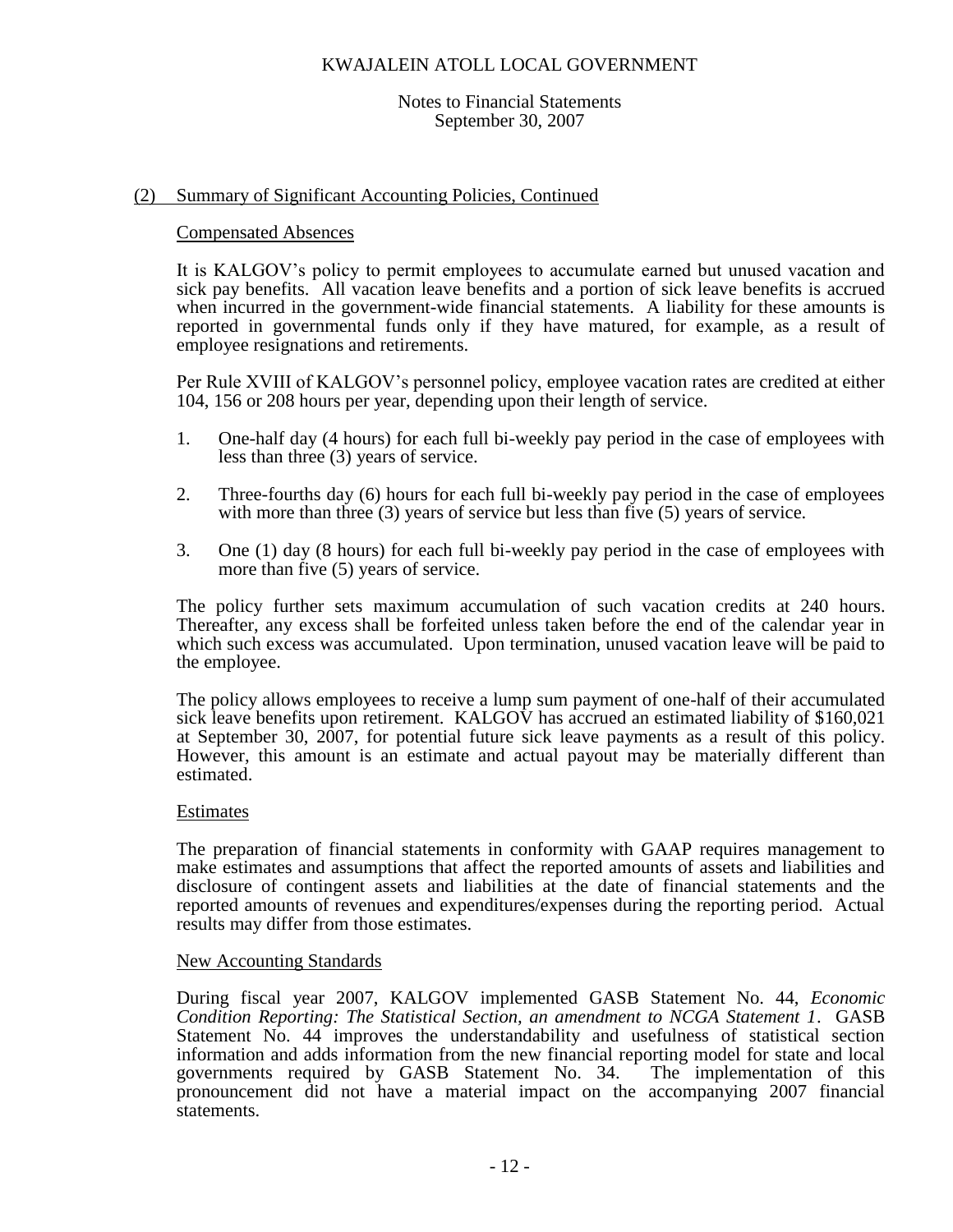#### Notes to Financial Statements September 30, 2007

## (2) Summary of Significant Accounting Policies, Continued

## New Accounting Standards, Continued

In April 2004, GASB issued Statement No. 43, *Financial Reporting for Postemployment Benefit Plans Other Than Pension Plans*. GASB Statement No. 43 establishes uniform financial reporting for other postemployment benefit plans by state and local governments. The provisions of this statement are effective for periods beginning after December 15, 2007. Management does not believe that the implementation of this statement will have a material effect on the financial statements of KALGOV.

In July 2004, GASB issued Statement No. 45, *Accounting and Financial Reporting by Employers for Post employment Benefits Other Than Pensions*. GASB Statement No. 45 establishes standards for the measurement, recognition, and display of other post employment benefits expense/expenditures and related liabilities, note disclosures, and, if applicable, required supplementary information in the financial reports of state and local governmental employers. The provisions of this statement are effective for periods beginning after December 15, 2008. Management does not believe that the implementation of this statement will have a material effect on the financial statements of KALGOV.

In September 2006, GASB issued Statement No. 48, *Sales and Pledges of Receivables and Future Revenues and Intra-Entity Transfer of Assets and Future Revenues*. GASB Statement No. 48 establishes criteria that governments will use to ascertain whether certain transactions should be regarded as a sale or a collateralized borrowing. The statement also includes a provision that stipulates that governments should not revalue assets that are transferred between financial reporting entity components. The provisions of this statement are effective for periods beginning after December 15, 2006. Management does not believe that the implementation of this statement will have a material effect on the financial statements of KALGOV.

In December 2006, GASB issued Statement No. 49, *Accounting and Financial Reporting for Pollution Remediation Obligations*. GASB Statement No. 49 provides guidance and consistency under which a governmental entity would be required to report a liability related to pollution remediation. The provisions of this statement are effective for periods beginning after December 15, 2007. Management does not believe that the implementation of this statement will have a material effect on the financial statements of KALGOV.

In May 2007, GASB issued Statement No. 50, *Pension Disclosures an amendment of GASB Statements No. 25 and 27*. GASB Statement No. 50 more closely aligns the financial reporting requirements for pensions with those for other post-employment benefits. The provisions of this statement are effective for periods beginning after June 15, 2007. Management does not believe the implementation of this statement will have a material effect on the financial statements of KALGOV.

In June 2007, GASB issued statement No. 51, *Accounting and Financial Reporting for Intangible Assets*. GASB Statement No. 51 addresses whether and when intangible assets should be considered capital assets for financial reporting purposes. The provisions of this statement are effective for periods beginning after June 15, 2009. Management does not believe that the implementation of this statement will have a material effect on the financial statements of KALGOV.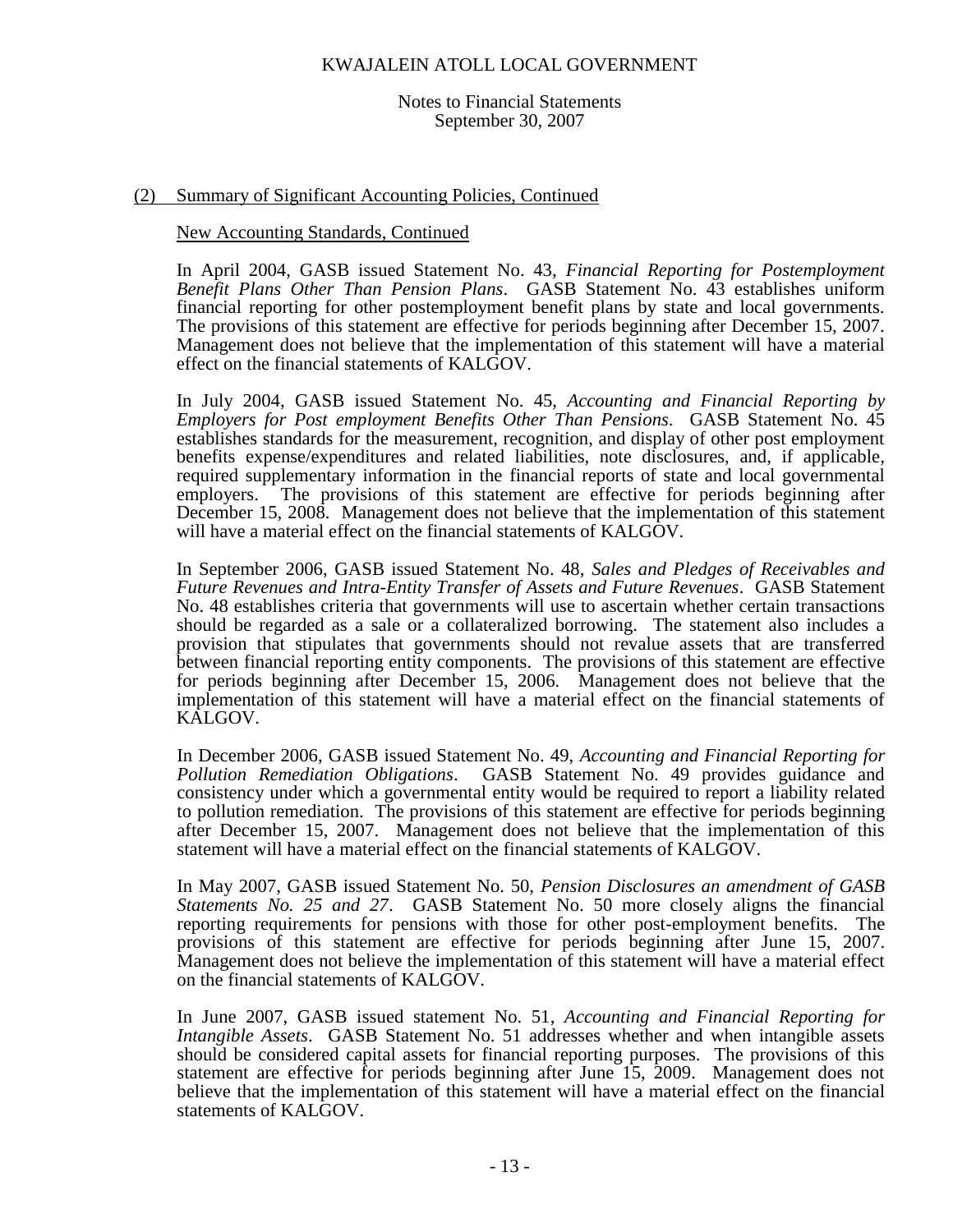### Notes to Financial Statements September 30, 2007

## (2) Summary of Significant Accounting Policies, Continued

#### Total Columns

Total columns are presented primarily to facilitate financial analysis. The Management's Discussion and Analysis includes certain prior year summarized comparative information in total. Such information does not include sufficient detail to constitute a full comparative presentation. Accordingly, such information should be read in conjunction with KALGOV's financial statements for the year ended September 30, 2006 from which summarized information was derived.

## (3) Capital Assets

Capital asset activity for the year ended September 30, 2007, was as follows:

|                                                                                                | Estimated<br>Useful Lives                       | October<br>1, 2006 |                           | Additions          |     | Deletions | September<br>30, 2007           |
|------------------------------------------------------------------------------------------------|-------------------------------------------------|--------------------|---------------------------|--------------------|-----|-----------|---------------------------------|
| Depreciable capital assets:<br>Equipment<br>Furniture and fixtures<br>Transportation equipment | $1 - 3$ years<br>$1 - 2$ years<br>$1 - 4$ years | \$                 | 69,881<br>2,639<br>80,746 | \$<br>2,185<br>958 | \$  |           | \$<br>72,066<br>3,597<br>80,746 |
|                                                                                                |                                                 |                    | 153,266                   | 3.143              |     |           | 156,409                         |
| Less accumulated depreciation                                                                  |                                                 |                    | (102, 255)                | (26, 168)          |     |           | (128, 423)                      |
|                                                                                                |                                                 |                    | 51.011                    | (23.025)           | \$. |           | 27,986                          |

Depreciation expense was charged to functions/programs of KALGOV's governmental activities as follows:

| General government     | 20,811 |
|------------------------|--------|
| Public safety          | 4,715  |
| Public works           | 192    |
| Culture and recreation | 450    |
|                        | 26,168 |

#### (4) Social Security Taxes Payable

At September 30, 2007, KALGOV was liable for taxes payable to the Marshall Islands Social Security Administration (MISSA) in the amount of \$5,536,278. In 2003, the Court ordered KALGOV to pay MISSA \$2.8 million for unpaid contributions from 1996 to 2000. However, in a post judgment agreement, all penalty charges were waived with the condition that KALGOV pay a fixed amount monthly to cover the delinquent amounts and keep current on its quarterly obligations. KALGOV has been unable to keep current on its quarterly obligations and thus the entire \$5,536,278 has been reflected as current in the accompanying financial statements. KALGOV has not recorded any additional penalties and interest.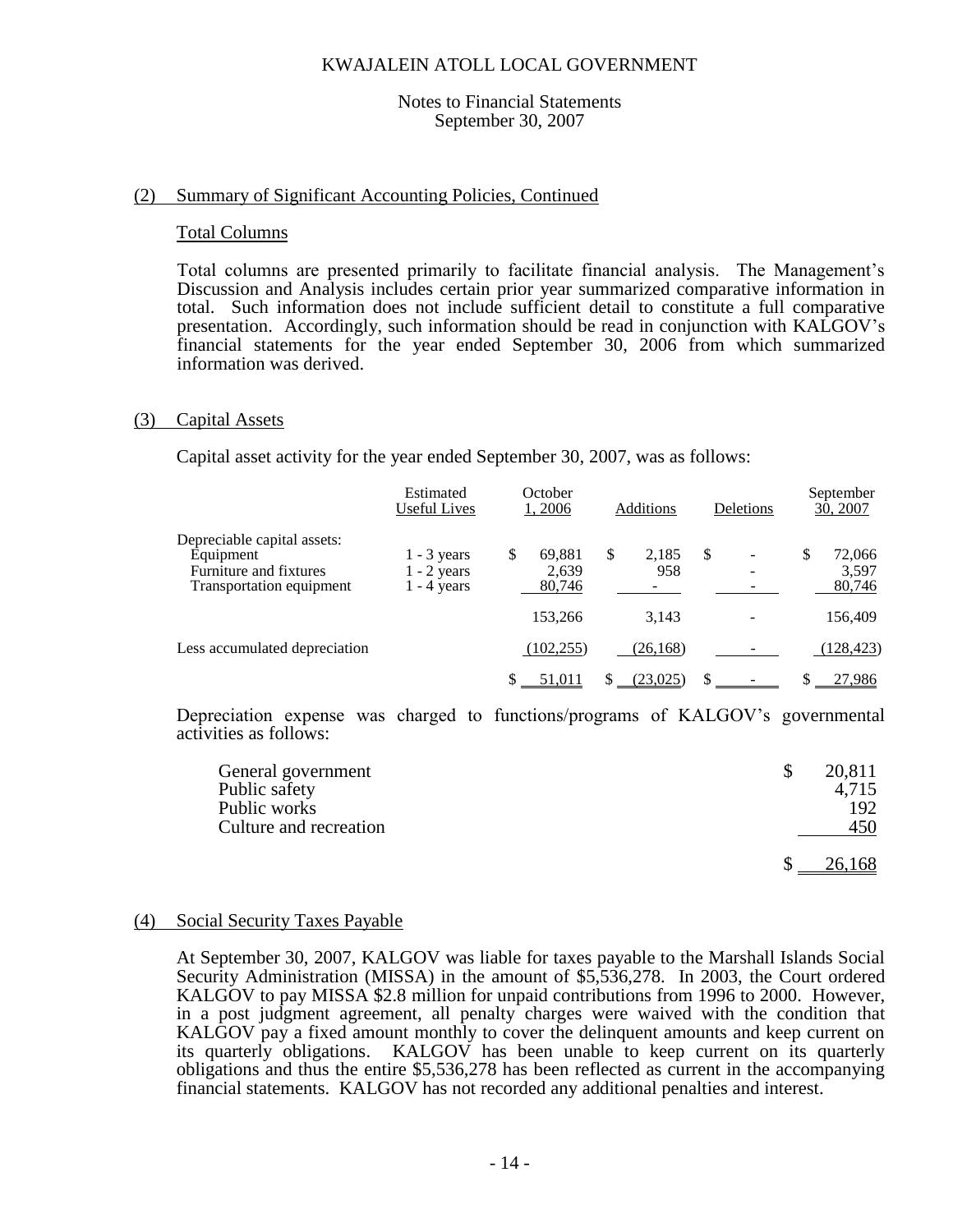## Notes to Financial Statements September 30, 2007

## (5) Withholding Taxes Payable

At September 30, 2007, KALGOV was liable for withholding taxes payable to the Republic of the Marshall Islands (RepMar) in the amount of \$2,740,509. No repayment schedule with RepMar exists and thus the entire \$2,740,509 has been reflected as a current liability in the accompanying financial statements.

## (6) Long-Term Obligations

Long-term liabilities will be liquidated in the future from governmental funds. During the year ended September 30, 2007, the following changes occurred in liabilities reported as part of KALGOV's long-term liabilities in the statement of net assets:

|                      | October.<br>. 2006 | Additions | Deletions | September<br>30, 2007 | Due Within<br>One Year |
|----------------------|--------------------|-----------|-----------|-----------------------|------------------------|
| Compensated absences | \$ 248,084         | \$ 21.573 | $S =$     | \$ 269,657            |                        |

## (7) Contingencies

## Sick Leave

It is the policy of KALGOV to record expenditures for sick leave when leave is actually taken. Sick leave is compensated time for absence during working hours arising from employee illness or injury. The estimated accumulated amount of unused sick leave as of September 30, 2007, is \$320,042. KALGOV has accrued an estimated liability of \$160,021 at September 30, 2007, for potential future sick leave payments in accordance with the compensated absences policy.

## Insurance Coverage

KALGOV does not maintain insurance coverage for a significant amount of fixed assets. In the event of a catastrophe, KALGOV may be self-insured to a material extent.

## (8) Related Party Transactions

KALGOV processes payroll for employees of the Kwajalein Atoll Port Authority (KAPA) on a reimbursable basis. Total related gross salaries and wages and related employer MISSA share for the year ended September 30, 2007 amounted to \$26,319. As of September 30, 2007, related receivables of \$53,331 are included within other receivables in the accompanying financial statements. During the year ended September 30, 2007, KALGOV recorded a corresponding allowance for doubtful accounts of \$53,331, which has been presented as a contribution to component unit in the accompanying financial statements.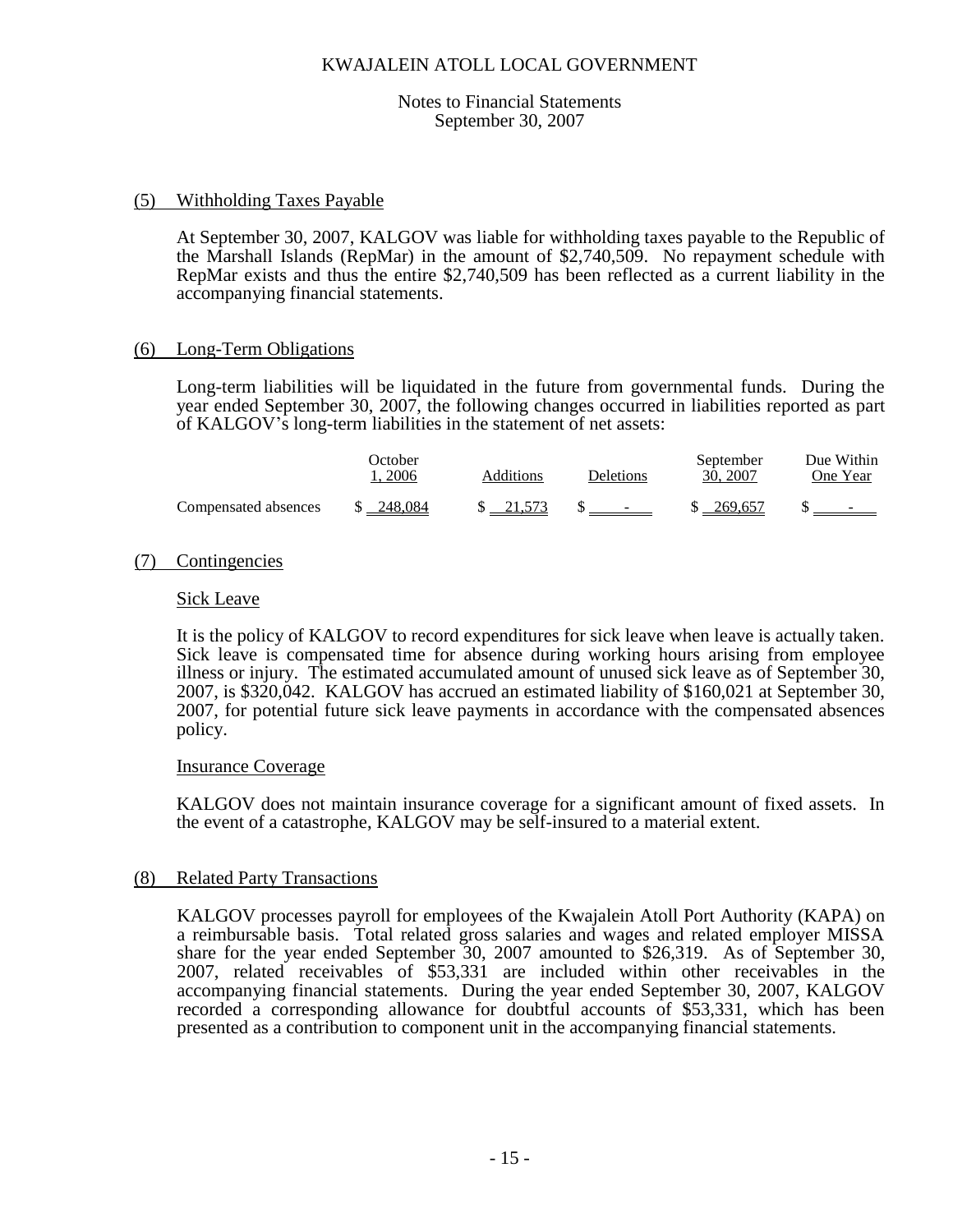#### Notes to Financial Statements September 30, 2007

## (9) Risk Management

KALGOV is exposed to various risks of loss related to torts; theft of, damage to, and destruction of assets; errors and omissions; injuries to employees; and natural disasters. KALGOV has elected to purchase commercial insurance coverage from independent third parties for the risks of loss to which it is exposed. Settled claims from these risks have not exceeded commercial insurance coverage for the past three years.

## (10) Going Concern

As a result of recurring operating deficits and a significant unreserved fund deficit in the General Fund, there is substantial doubt about KALGOV's ability to continue as a going concern. Management's plans to address KALGOV's financial situation include:

- Reducing certain controllable expenses.
- Minimizing capital acquisitions.
- Reducing regular working hours for employees.
- Implementing a comp time system for overtime hours worked.
- Negotiating amounts due from RepMar for past appropriations not honored in accordance with the Memorandum of Understanding dated March 29, 1987 for the assumption of the Department of Public Works.
- Negotiating with RepMar for the return of the Department of Public Works back to RepMar.

Management believes that actions presently being taken to revise KALGOV operating requirements, as outlined above, provide the opportunity for KALGOV to continue as a going concern and to commence the process of reducing the abovementioned General Fund deficit position (see note 12).

## (11) Restatement

Subsequent to the issuance of KALGOV's 2006 financial statements, it was determined that penalties and interest payable to RepMar related to unpaid withholding taxes were understated by \$2,251,893 and that accrued compensated balances were understated by \$109,636.

## (12) Subsequent Event

In January 2010, KALGOV entered into a memorandum of understanding (MOU) with RepMar and MISSA to address taxes payable. The MOU assigned 40% of KALGOV's share of all immoveable property tax collected from Kwajalein land-use payments to MISSA and RepMar with 60% and 40% issued directly to MISSA and RepMar, respectively. As a result of the MOU the nature of the tax payable liabilities to MISSA and RepMar have changed in that the total amounts are not due within one year. As a result of the MOU, \$3,801,185 was recorded as an extraordinary item of the General Fund. Accordingly, MISSA and RepMar taxes payable are not recorded within the General Fund in the accompanying financial statements.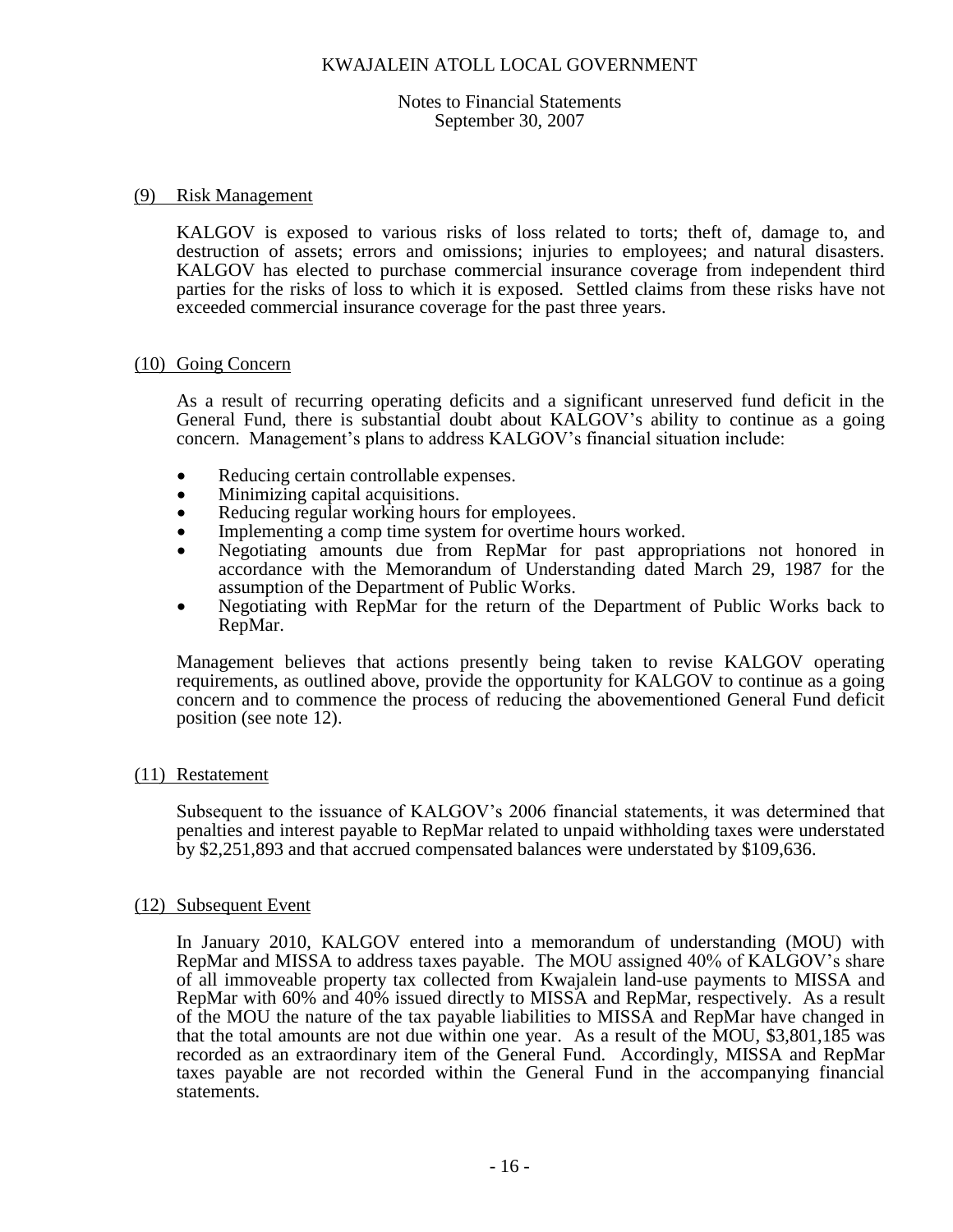## REQUIRED SUPPLEMENTARY INFORMATION

## YEAR ENDED SEPTEMBER 30, 2007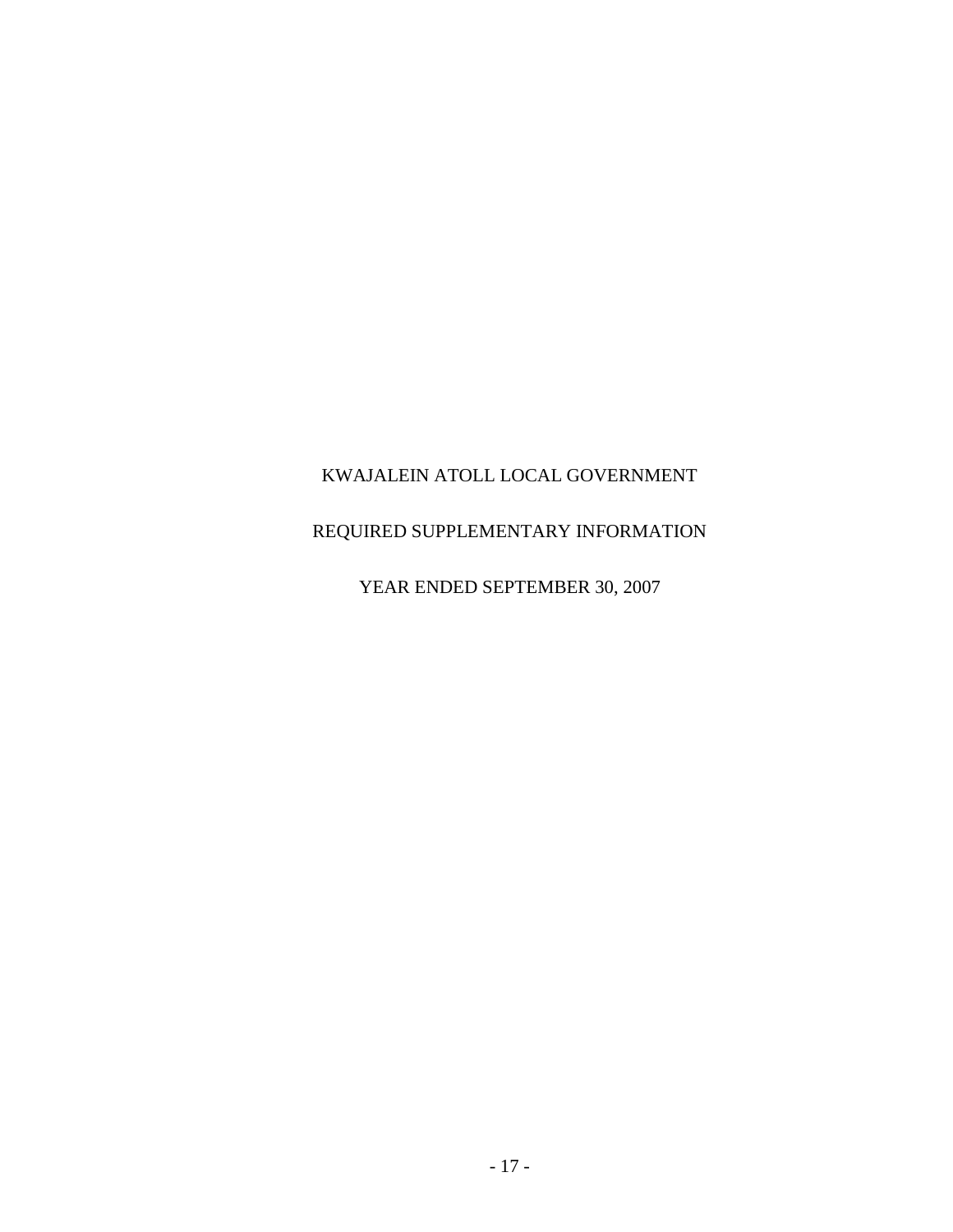## Schedule of Revenues, Expenditures and Changes in Unreserved Fund Deficit - Budget and Actual - General Fund Year Ended September 30, 2007

|                                                  | <b>Budgeted Amounts</b> |             |       |                |               |             |            | Variance<br>Positive |
|--------------------------------------------------|-------------------------|-------------|-------|----------------|---------------|-------------|------------|----------------------|
|                                                  |                         | Original    | Final |                | Actual        |             | (Negative) |                      |
| Revenues:                                        |                         |             |       |                |               |             |            |                      |
| Taxes:                                           |                         |             |       |                |               |             |            |                      |
| Property                                         | \$                      | 670,000     | \$    | 670,000        | <sup>\$</sup> | 633,874     | \$         | (36, 126)            |
| Excise                                           |                         | 366,500     |       | 366,500        |               | 363,122     |            | (3,378)              |
| Grants and contributions:                        |                         |             |       |                |               |             |            |                      |
| Operating                                        |                         | 863,000     |       | 863,000        |               | 22,059      |            | (840, 941)           |
| Fees and other                                   |                         | 571,150     |       | 571,150        |               | 90,757      |            | (480, 393)           |
| Other                                            |                         | 145,971     |       | 145,971        |               | 45,478      |            | (100, 493)           |
| Total revenues                                   |                         | 2,616,621   |       | 2,616,621      |               | 1,155,290   |            | (1,461,331)          |
| Expenditures:                                    |                         |             |       |                |               |             |            |                      |
| General government                               |                         | 874,255     |       | 874,255        |               | 411,043     |            | 463,212              |
| Public works                                     |                         | 1,126,662   |       | 1,126,662      |               | 489,683     |            | 636,979              |
| Public safety                                    |                         | 554,914     |       | 554,914        |               | 382,129     |            | 172,785              |
| Culture and recreation                           |                         | 60,790      |       | 60,790         |               | 46,077      |            | 14,713               |
| Contributions to component unit                  |                         |             |       |                |               | 53,331      |            | (53, 331)            |
| Total expenditures                               |                         | 2,616,621   |       | 2,616,621      |               | 1,382,263   |            | 1,234,358            |
| Extraordinary item:<br>RMI and MISSA obligations |                         |             |       |                |               |             |            |                      |
| under MOU                                        |                         |             |       |                |               | 3,801,185   |            | 3,801,185            |
| Net change in unreserved fund deficit            |                         |             |       |                |               | 3,574,212   |            | 3,574,212            |
| Unreserved fund deficit at beginning of year     |                         | (3,610,996) |       | (3,610,996)    |               | (3,610,996) |            |                      |
| Unreserved fund deficit at end of year           | S.                      | (3,610,996) |       | \$ (3,610,996) |               | (36, 784)   | S          | 3,574,212            |

See accompanying notes to required supplementary information - budgetary reporting.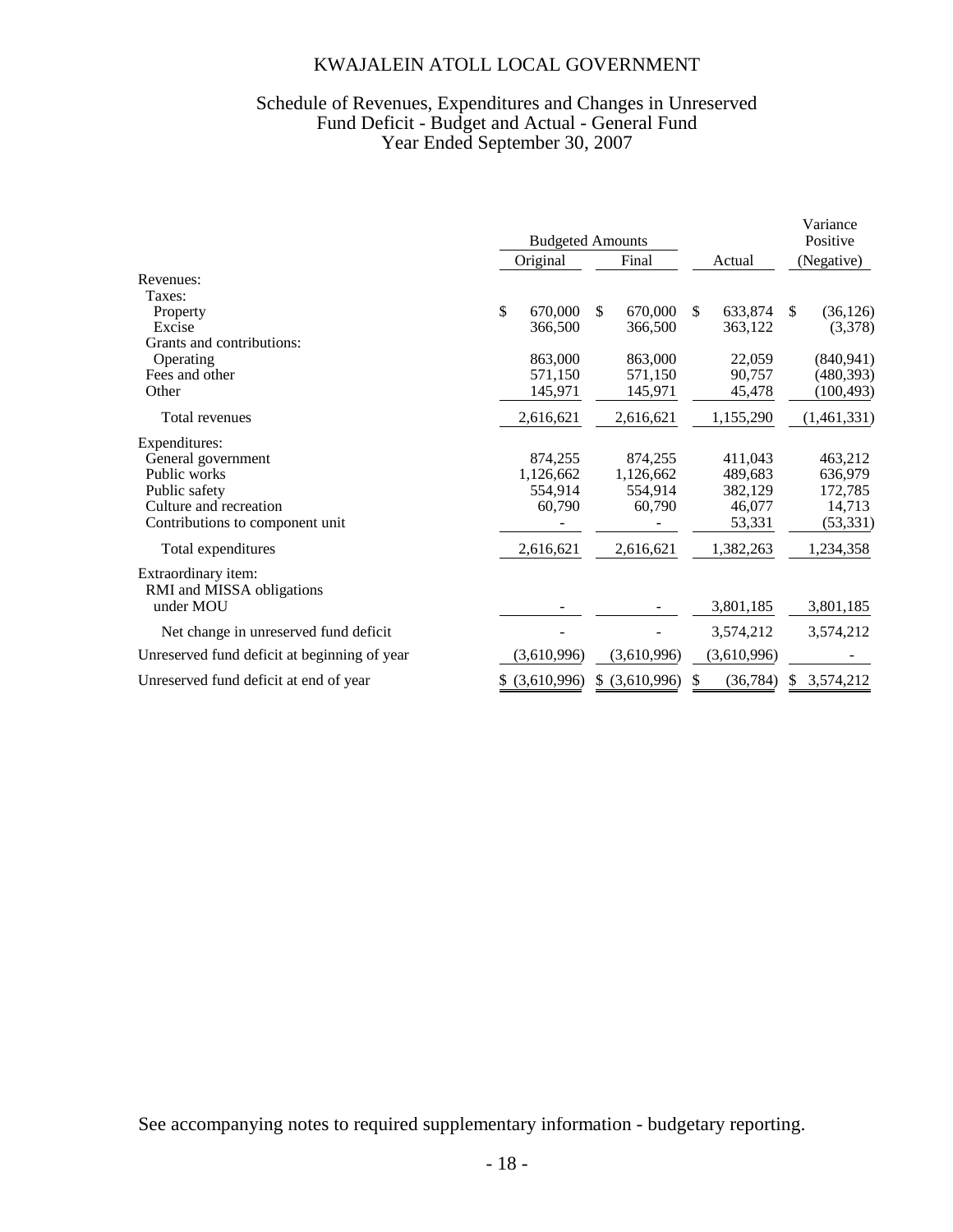## Notes to Required Supplementary Information - Budgetary Reporting September 30, 2007

## (1) Budgetary Information

The Constitution of KALGOV provides for the Executive Committee to introduce to the Kwajalein Atoll Local Council (the Council) at least one set of budget estimates of revenues and expenditures and at least one appropriation ordinance for each fiscal year. No monies shall be expended unless appropriated by ordinance for the purpose for which it is to be expended.

Accounting principles used in developing data on a budgetary basis do not differ from those used in preparing the basic financial statements in conformity with GAAP.

Encumbrance accounting for budgetary control purposes is not followed by KALGOV; however, management has determined that no material encumbrances exist at year end.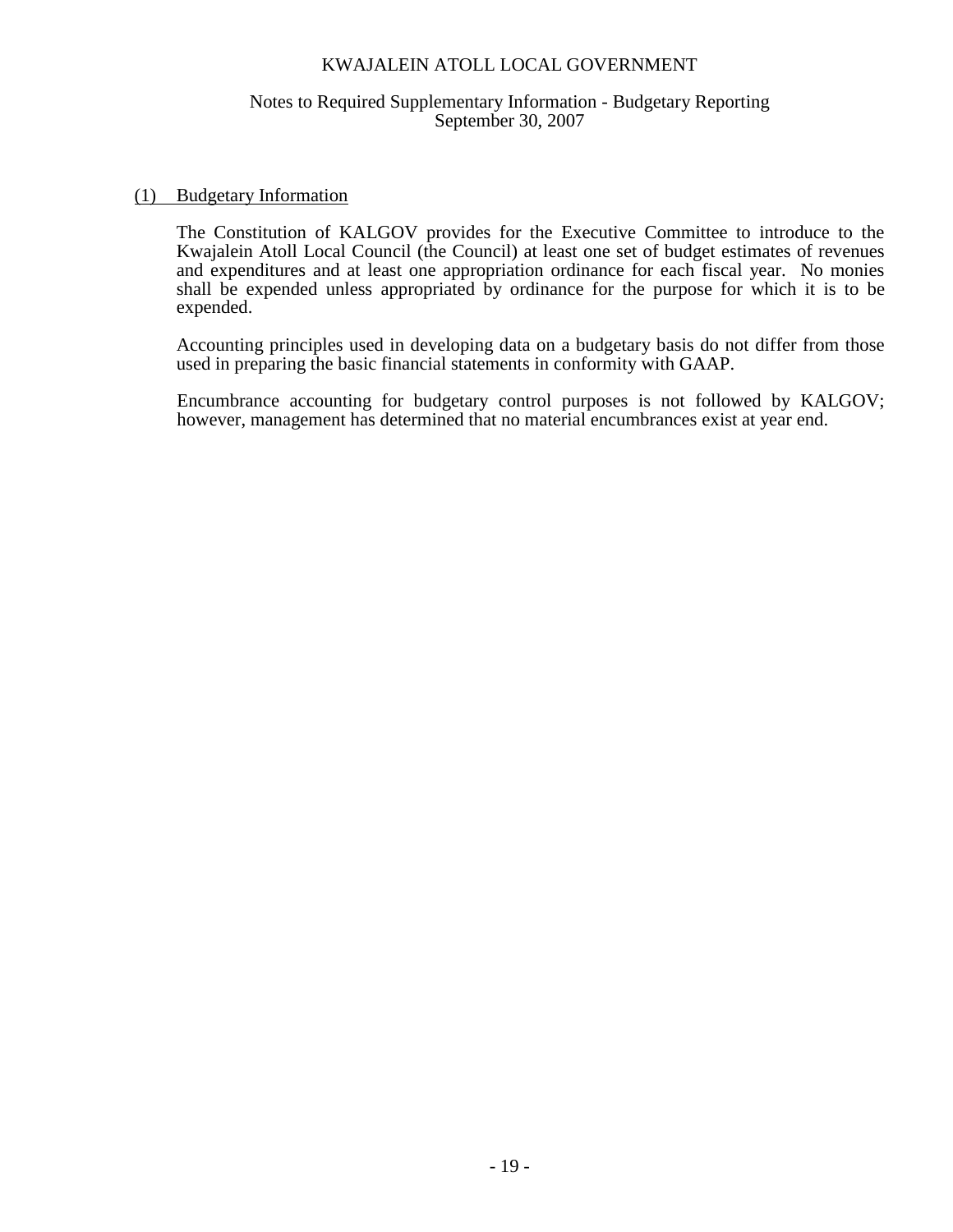## OTHER SUPPLEMENTARY INFORMATION

YEAR ENDED SEPTEMBER 30, 2007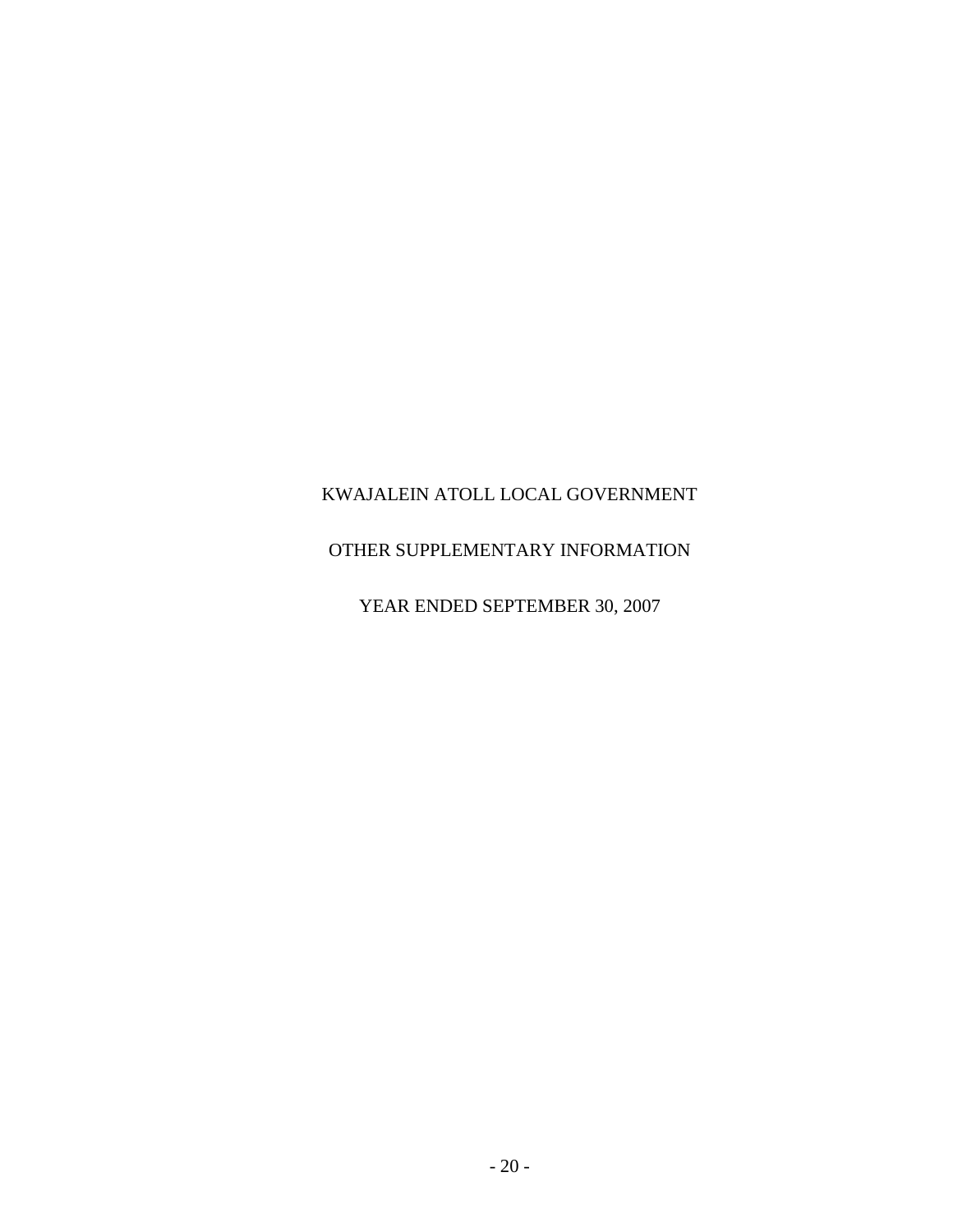## KWAJALEIN ATOLL LOCAL GOVERNMENT GENERAL FUND

## September 30, 2007

The General Fund is used to account for resources traditionally associated with government which are not required legally or by sound financial management to be accounted for in another fund. The following are combined and included in the General Fund as of September 30, 2007:

## Operating Fund

This fund accounts for all governmental transactions, except those activities of the Department of Public Works and Public Safety.

## Public Services Fund

This fund accounts for the activities of the Department of Public Works and Public Safety.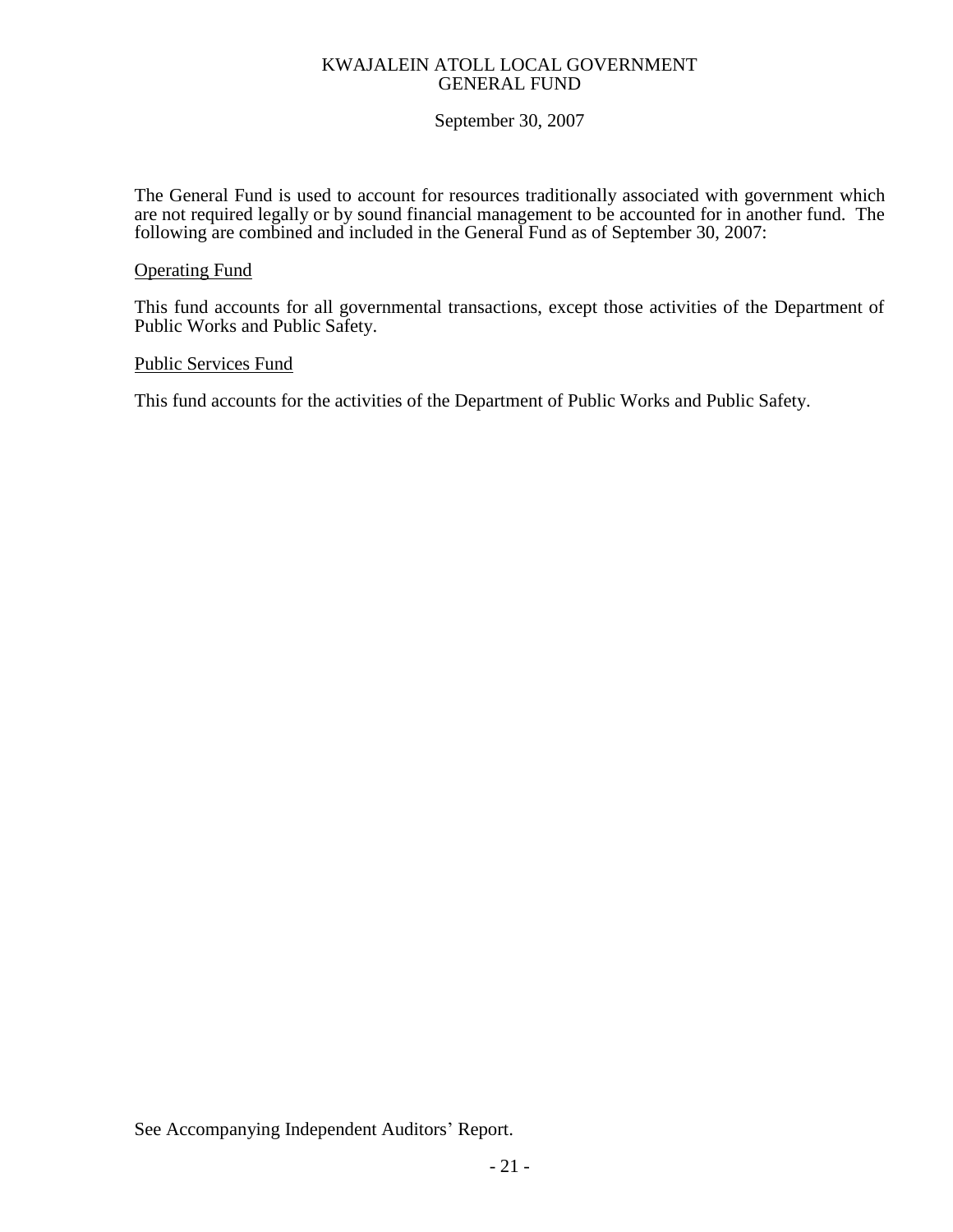## Combining Balance Sheet General Fund September 30, 2007

| <b>ASSETS</b>                                                                            | Operating                           | Public<br>Service          | Eliminations      | Total                   |  |  |
|------------------------------------------------------------------------------------------|-------------------------------------|----------------------------|-------------------|-------------------------|--|--|
| Cash and cash equivalents<br>Other receivables, net<br>Due from other funds              | \$<br>16,671<br>15,605<br>1,142,175 | $\mathcal{S}$              | \$<br>(1,142,175) | \$<br>16,671<br>15,605  |  |  |
|                                                                                          | 1,174,451<br>\$                     | \$                         | (1,142,175)       | $\mathcal{S}$<br>32,276 |  |  |
| <b>LIABILITIES AND</b><br>FUND BALANCES (DEFICITS)                                       |                                     |                            |                   |                         |  |  |
| Liabilities:<br>Accounts payable<br>Other liabilities and accruals<br>Due to other funds | \$<br>29,471<br>39,589              | $\mathcal{S}$<br>1,142,175 | \$<br>(1,142,175) | \$<br>29,471<br>39,589  |  |  |
| <b>Total liabilities</b>                                                                 | 69,060                              | 1,142,175                  | (1,142,175)       | 69,060                  |  |  |
| Contingencies                                                                            |                                     |                            |                   |                         |  |  |
| Fund balances (deficits):<br>Unreserved                                                  | 1,105,391                           | (1,142,175)                |                   | (36, 784)               |  |  |
| Total fund balances (deficits)                                                           | 1,105,391                           | (1,142,175)                |                   | (36, 784)               |  |  |
|                                                                                          | 1,174,451<br>\$                     | \$                         | (1,142,175)       | 32,276<br>\$            |  |  |

See accompanying Independent Auditors' Report.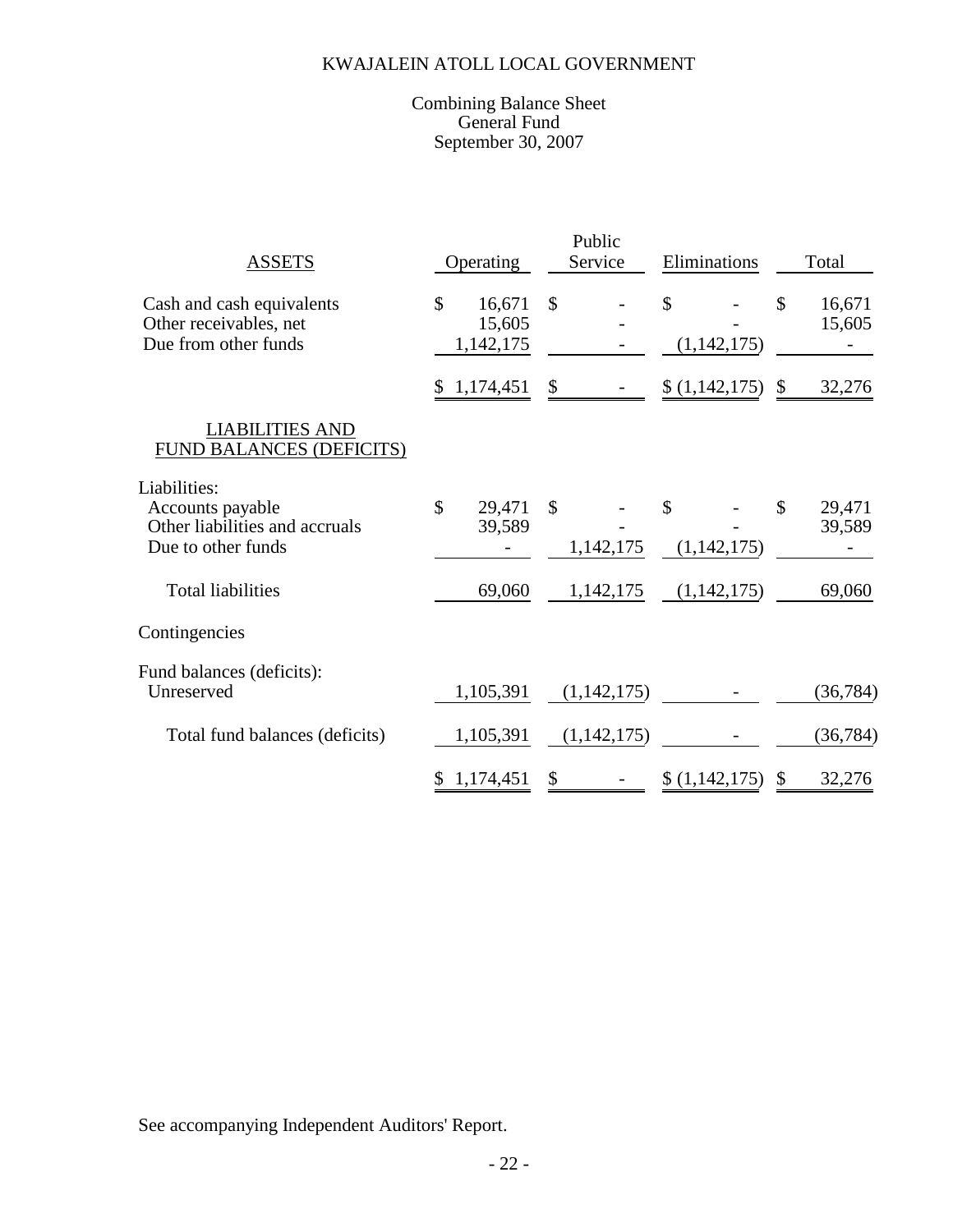## Year Ended September 30, 2007 Combining Statement of Revenues, Expenditures by Function, and Changes in Fund Balances (Deficits) General Fund

|                                                              | Public                  |             |               |                  |              |            |              |             |
|--------------------------------------------------------------|-------------------------|-------------|---------------|------------------|--------------|------------|--------------|-------------|
|                                                              |                         | Operating   |               | Service          | Eliminations |            | Total        |             |
| Revenues:<br>Taxes:                                          |                         |             |               |                  |              |            |              |             |
| Property                                                     | $\overline{\mathbb{S}}$ | 633,874     | $\mathcal{S}$ |                  | $\mathbb{S}$ |            | $\mathbb{S}$ | 633,874     |
| Excise                                                       |                         | 363,122     |               |                  |              |            |              | 363,122     |
| Grants and contributions:                                    |                         |             |               |                  |              |            |              |             |
| Operating                                                    |                         | 22,059      |               |                  |              |            |              | 22,059      |
| Fees and other                                               |                         | 76,324      |               | 14,433           |              |            |              | 90,757      |
| Other                                                        |                         | 45,478      |               |                  |              |            |              | 45,478      |
| Total revenues                                               |                         | 1,140,857   |               | 14,433           |              |            |              | 1,155,290   |
| Expenditures:                                                |                         |             |               |                  |              |            |              |             |
| General government                                           |                         | 411,043     |               |                  |              |            |              | 411,043     |
| Public works                                                 |                         |             |               | 489,683          |              |            |              | 489,683     |
| Public safety                                                |                         |             |               | 382,129          |              |            |              | 382,129     |
| Culture and recreation                                       |                         |             |               | 46,077           |              |            |              | 46,077      |
| Contributions to component unit                              |                         | 53,331      |               |                  |              |            |              | 53,331      |
| Total expenditures                                           |                         | 464,374     |               | 917,889          |              |            |              | 1,382,263   |
| Excess (deficiency) of revenues<br>over (under) expenditures |                         | 676,483     |               | (903, 456)       |              |            |              | (226, 973)  |
| Other financing sources (uses):                              |                         |             |               |                  |              |            |              |             |
| Operating transfers in                                       |                         |             |               | 425,216          |              | (425, 216) |              |             |
| Operating transfers out                                      |                         | (425, 216)  |               |                  |              | 425,216    |              |             |
| Total other financing sources                                |                         |             |               |                  |              |            |              |             |
| (uses), net                                                  |                         | (425, 216)  |               | 425,216          |              |            |              |             |
| Extraordinary item:<br>RMI and MISSA obligations             |                         |             |               |                  |              |            |              |             |
| under MOU                                                    |                         | 3,801,185   |               |                  |              |            |              | 3,801,185   |
| Change in fund balances (deficits)                           |                         | 4,052,452   |               | (478,240)        |              |            |              | 3,574,212   |
| Fund deficits at beginning of year                           |                         | (2,947,061) |               | (663, 935)       |              |            |              | (3,610,996) |
| Fund balances (deficits) at<br>end of year                   | \$                      | 1,105,391   |               | $(1,142,175)$ \$ |              |            | \$           | (36, 784)   |

See accompanying Independent Auditors' Report.